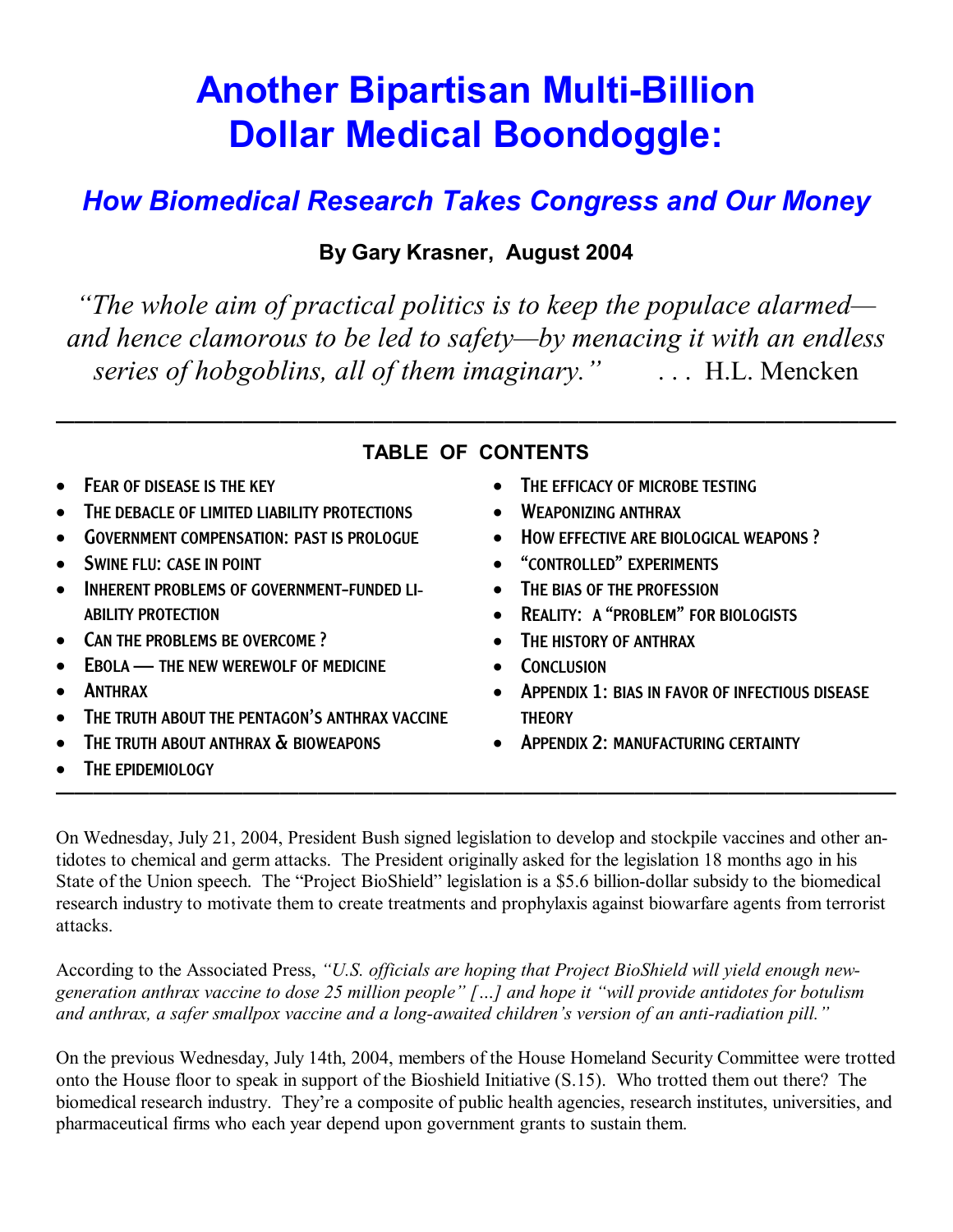Unfortunately, when it comes to public health and medical issues, legislators (as are journalists) are too fearful to challenge contentions from medical authorities. In bipartisan unity, they check reason and logic at the door and defer all opinions to the medical experts. In this case, the House approved the Bioshield Initiative on a 414-2 vote July 15, and the Senate supported it 99-0 last May.

Sen. Ted Kennedy (D-MA), an author of the bill, said, "… this bill could save millions of lives." Not that he actually knows that. I would wager he doesn't know that biological weapons have proven to be totally ineffectual, as compared to say chemical weapons, which have proven their worth in theater battlefields. Though many would be surprised to learn that neither chem nor bio are considered true "weapons of MASS destruction.

But before I get into that issue, I'll briefly explain why the public is so often beguiled by the "Medical Boys", and also provide some advisories regarding precarious situations into which this legislation may drag this nation.

#### **Fear of Disease is the Key**

One must wonder how the Medical Boys are able to ellicit this gift that keeps on giving, year after year. Last year it was HR 2122, but that version of Bioshield stalled over funding oversight provisions. The year before that it was HR 5710 (Homeland Security Act of 2002). That one funded drug and vaccine research in response to bioterrorism.

I happen to be a hawk on terrorism and foreign policy, as my other essays would clearly indicate. So my criticism of Big Medicine using bioterrorism to get their hands on billions in public funds has absolutely nothing to do with our general war on terrorism, which I support. I only need to point to renowned conservative Phyllis Schlafly, founder of the Eagle Forum, who for forty years has written passionately against vaccination, water fluoridation and medical hubris in general. Or to Regnery Publishing company's proud support of "HIV=AIDS dissident" Peter Duesberg in their publication of "Inventing The AIDS Virus" (1996).

Fear of terrorism is just the latest vehicle upon which the Medical Boys are milking public funds, but the key to squeezing money from the public has always been to instill another kind of fear. 'Fear of disease' is the primary force driving biomedical research, and it paves the way for every sort of medical mandate. Before 9-11, the Emerging Virus Mania had even been hauled out to justify the spraying of the nerve agent, malathion on the heads of eight million New Yorkers.

The instrument of control of the lower classes used to be their fear of God, or of imprisonment and torture. Today, the comparable primal fears are manifested through fear of death and sickness from disease. The affairs of mortality and longevity have become secularized and are now the dominion of the priests of allopathic medicine. Specifically, control is attained by fostering the public's feelings of dependency on modern medicine's promise to halt disease and prolong life. Disease is now considered an inevitable part of life for this drug-dependent public.

Concentration of wealth from profits from medical products and services is the ultimate goal. But 'control' is the essential means to that end. The fact that all the pesticides, chemicals, devitalized foods, vaccines, and drugs actually creates the diseases in the first place is the 'beauty' of this cycle of deception. So potent is this new "religion" (modern medicine) that even most of its promoters are sincere adherents to its precepts. The fiction that disease is transmissible is a fundamental part of this religion that they impress upon the public. It ensures the careers of the researchers and the profits for the institutions.

Fear of transmissible disease based on the standard (and currently dominant) infectious disease paradigm has afforded to government the rationale to take children away from mothers who reject vaccination, AZT, ritalin, chemotherapy, and a host of other toxic assaults touted as therapeutic (often with the help of vindictive former spouses working with Child Protection Services). It has allowed them to convict and imprison HIV positive in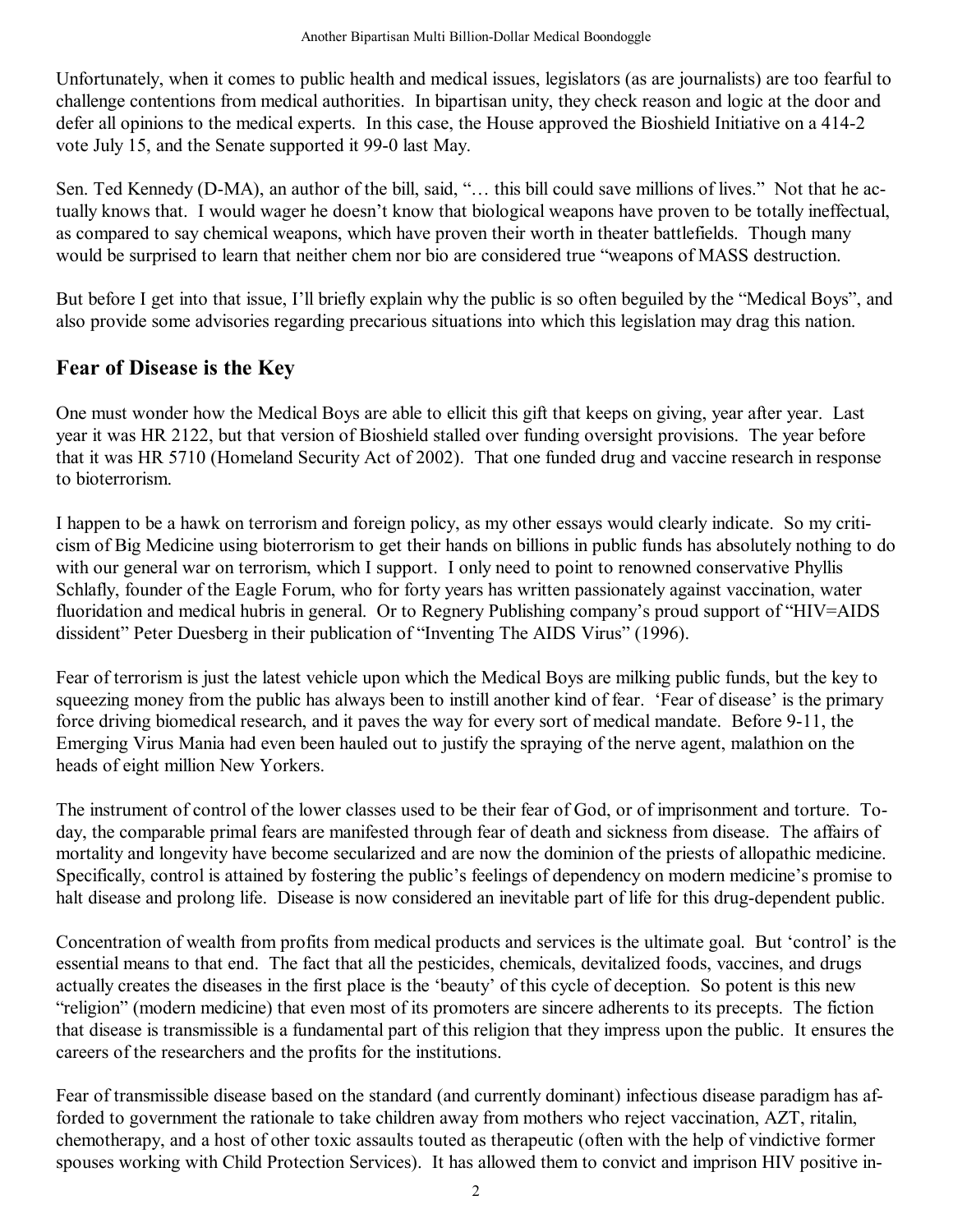dividuals for supposedly spreading AIDS. It has allowed them to forcibly quarantine or medicate TB patients and people infected with other microbes they deem contagious. It has permitted hospitals to employ a triad of diagnostic criteria common to both vaccinal injuries and Shaken Baby Syndrome (i.e.: subdural hematoma, retinal hemorrhage, and diffuse axonal injury), to assist prosecutors in convicting innocent parents, thereby enabling hospitals to defer costly malpractice lawsuits (almost 2000 SBS prosecutions in the U.S. annually—a sudden epidemic, supposedly?). It allowed Dr. David Sencer to persuade President Ford to appropriate hundreds of millions of dollars to prevent a nonexistent epidemic. And it allows biomedicine to torture lab animals in the name of sacrosanct 'medical research', and to compel pet owners to vaccinate their animals for fictitious microbialcaused diseases, like rabies, and Feline Leukemia.

And by equating sex with death, they have even convinced men to use condoms. Now that's real influence and control, especially when you consider that condoms are actually porous to viruses, and are coated with asbestoslike talc and carcinogenic non-Oxynol 9.

#### **The Debacle of Limited Liability Protections**

There's one thing that vaccine manufacturers have in common with nuclear power plants and "acts of God": Private insurers will not underwrite them for damages. Insurance companies aren't stupid. They live or die by the accuracy of their liability tables, and they are the best in the business at assessing risk. And sure enough, drug companies are already showing signs that the Bioshield incentives are insufficient.

In Michael Barbaro's, "Bioshield Too Little for Drug Industry" (The Washington Post, July 26, 2004) at www.washingtonpost.com/wp-dyn/articles/A13873-2004Jul25.html), he writes that the program *"has received a largely lukewarm response from the companies it was designed to help"*, partly because *"the possibility of devastating patient lawsuits if a drug fails."*

He writes that executives *"complain that it does not offer complete liability protection should a drug have adverse effects on patients or fail to protect them against a pathogen, which could lead to lawsuits."* Frank M. Rapoport, who represents vaccine maker Aventis Pasteur SA, said *"Until the liability question is solved, we're not going to see big drug companies come to the table—they have too much to lose."*

Barbaro writes that Congress had rejected industry efforts to include stronger liability protections in the Bioshield bill, along with other provisions they wanted. Yet he reports that Anthony S. Fauci, Director of the National Institute of Allergy and Infectious Diseases, "expects Congress [will] address the industry's biggest concerns, such as liability."

Thus, the tug of war begins, and it appears that Bioshield will inevitably require greater funding than the intended \$5.6 billion appropriation over 10 years. As the Homeland Security Act of 2002 demonstrated, vaccine manufacturers will demand that the taxpayers extend to them limited liability protections for their products. You'll recall that in December 2002, Senator Bill Frist (R-TN) tried to insert a provision in the Homeland Security Act for the government to indemnify the manufacturers of small pox vaccine and other vaccines used for national defense, and those who will administer them. Punitive damages were to be banned outright, and the federal government would litigate compensatory damages *on behalf of the manufacturers,* after cases would be channeled through the federal tort system used for childhood vaccines that limits injury compensation to a maximum \$250,000.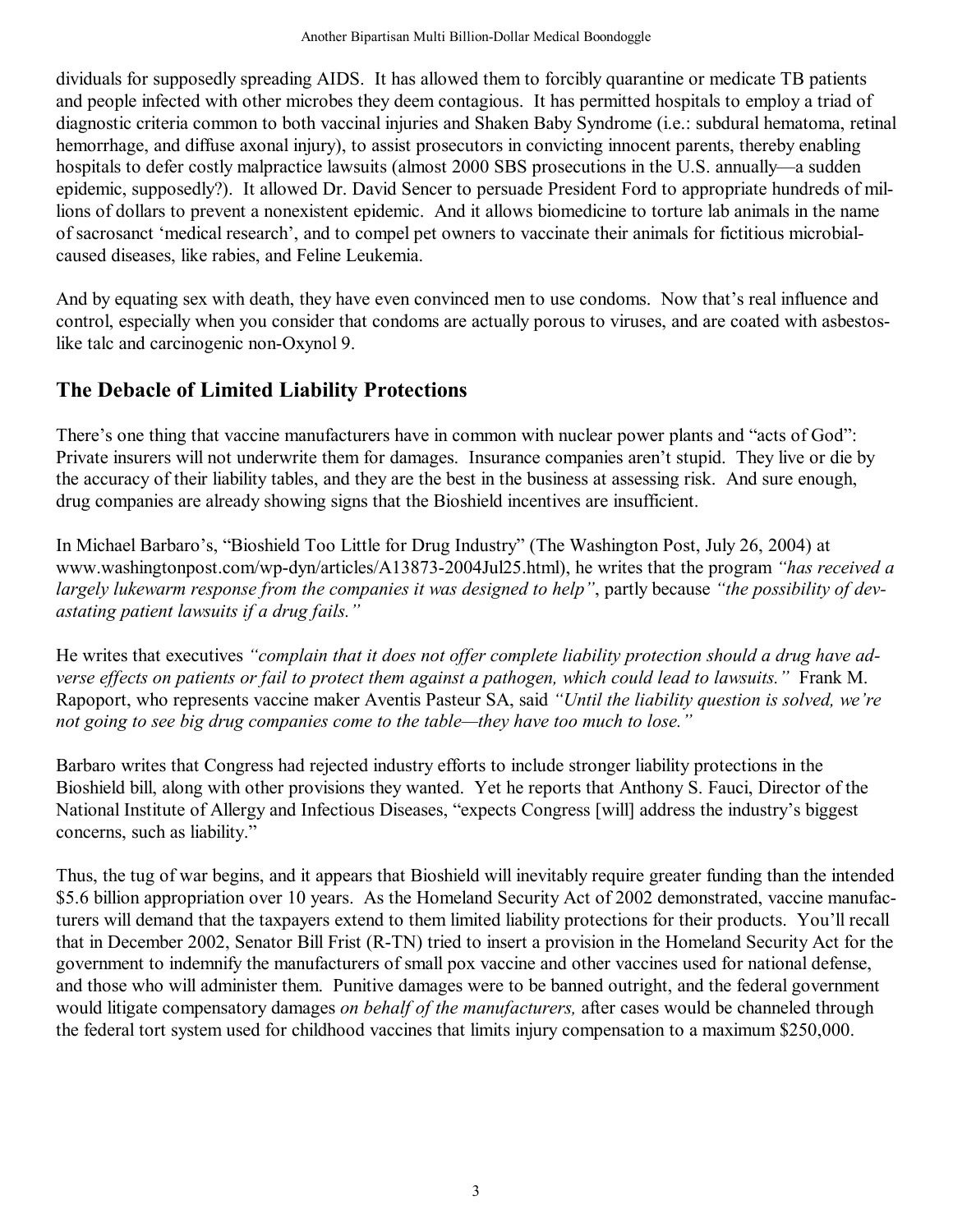#### **Government Compensation: Past is Prologue**

But this tort system that had begun almost 2 decades ago, has led to a horrible debacle whose effects are resonating today:

By the late 1970's, there had been so many successful lawsuits for vaccine injuries from childhood vaccinations that not a single insurance company was willing to underwrite vaccines marketed in the U.S. In 1986, Congress undertook to insure vaccine products by enacting the National Childhood Vaccine Injury Act (NCVIA). It was intended that the government assume liabllity in tort for non-negligently caused vaccine injuries. However, following the law's passage, the government under-funded the program and made it highly adversarial. Hearings for claims are now complicated, drawn-out, and hostile to petitioners. Funds that have been awarded have been meager, usually falling far below the total costs incurred by families over the long term. Compensation is also awarded too late—long after medical and related expenses bankrupt the family. Despite this, so far over a billion dollars has been awarded for vaccine injuries, with thousands of cases still pending.

A fundemental fault in the system stems from the authorization of HHS to perform the conflicting roles of adjudicating claims, and establishing the criteria for causality. Secretary of HHS Donna Shalala, for example, had artifactually narrowed or eliminated contraindications based on mere budgetary considerations—often in contravention of IOM recommendations—in order to exclude many kinds of injuries eligible for federal compensation, thereby minimizing monetary awards the government must pay to families. (Authority for HHS to do this was upheld by the Federal Court of Appeals.) HHS has also been accused of this manipulation in order to maintain public confidence in the efficacy of immunization programs.

How could they possibly compromise their integrity this way? Just consider that they invested in a career in which they first were indoctrinated with an exaggerated hubris and confidence in the conventional theory of infectious disease and the notion that vaccination is modern medicine's greatest achievement, and then embarked on a career path in which they either promoted or administered vaccinations. Of those that enter the public health services, can we really expect them to impartially interpret and report on vaccine safety and effectiveness, or to extend compensation for delayed reactions in children, and thereby undermine the efficacy of vaccination programs that they operate? How else can HHS deny there are causal relationships between vaccines and dozens of diseases, as well as reject grant applications year after year from accredited researchers and institutions who want to investigate the associations, or the basic science that may unravel the causes, if it's not to sustain the disease paradigm that's become the cornerstone of their profession, and defend it when it's under attack?

The overtly strict rules for establishing causality by HHS are apparent when viewing the stark differences in the adverse effects listed in the HHS Vaccine Injury Table, as opposed to the Physician's desk reference, or the more cautious (and honest) manufacturer's product inserts that protects companies from liability—a condition of NVCIA under Public Health Service Act, Section 2122, Direct Warnings (Else why would they even consider listing adverse effects?)

Rep. Dan Burton (R-IN) and Henry Waxman (D-CA) introduced remedial legislation that would rectify at least some of the system's failings. However, what their bill cannot rectify is the inherent folly in having taxpayers assume the liability costs of a product that poses acknowledged adverse reactions, and is universally administered to children through state health mandates (the so-called "No Shots, No School" laws, where in many states the legal exemption provisions are difficult to qualify). As an analogy, it would be as if the federal government assumed the product liability costs of Ford automobiles, and every state thereafter mandated that only Fords be driven. No doubt the subsequent percentage of Ford's revenue spent on safety testing would be close to 0.00%. Hence, parent and consumer organizations argue that it's naive to assume that vaccine safety can improve under the compensatory mechanism for vaccines in place today.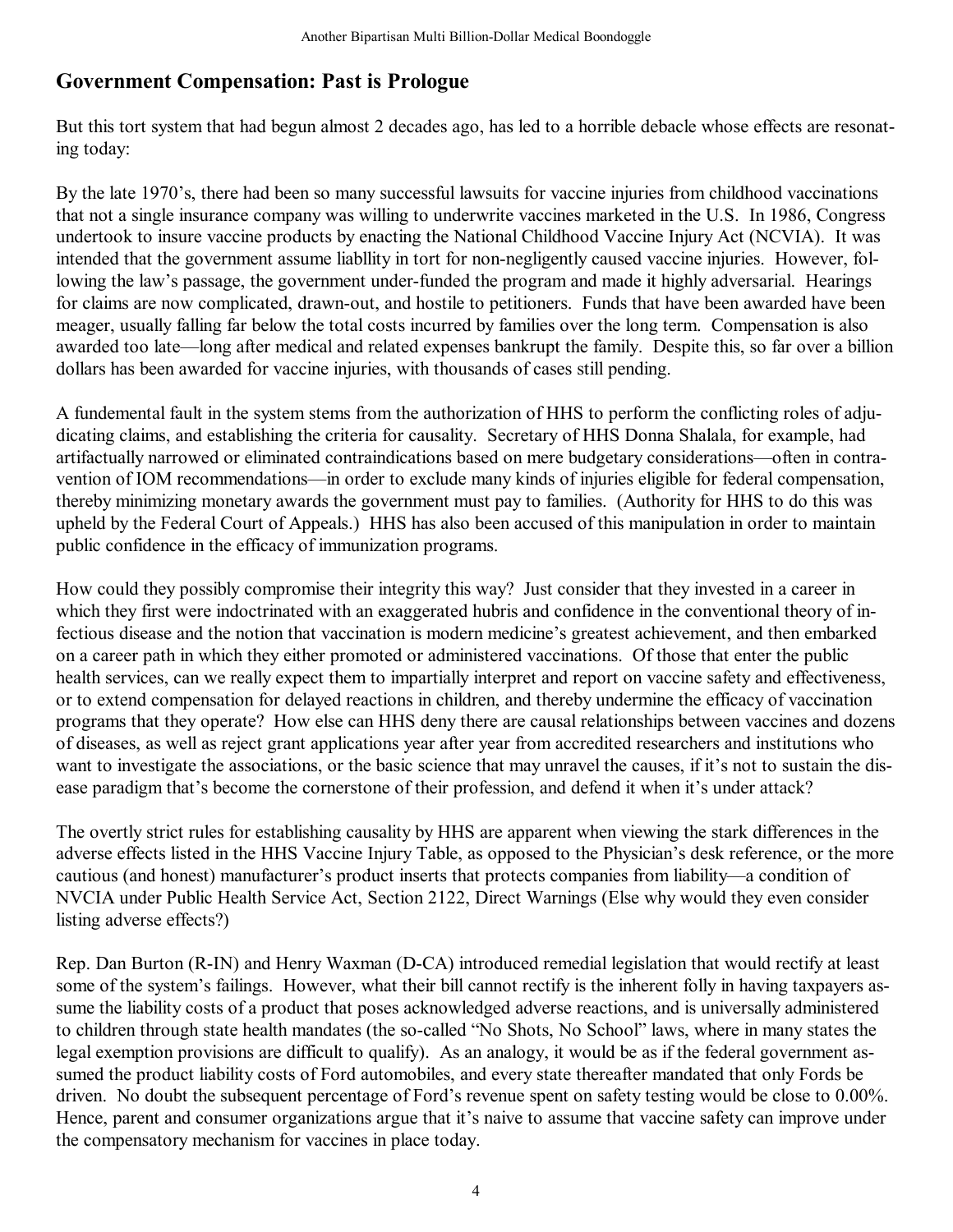#### **Swine Flu: Case in Point**

As far as government compensation goes, the swine flu vaccine fiasco might have been a prototype for the NCVIA indemnification program, and may possibly become a forerunner for Project Bioshield. Despite only a handful of suspected cases, vaccinations against swine flu began on October 1, 1976. The vaccine was targeted at the 151 million people age 18 and over, though only 43 million were eventually vaccinated. The program was halted on December 16, 1976, after public health authorities urged there be a moratorium on the campaign, partly because an epidemic seemed increasingly unlikely, and also because there were sporadic reports of Guillain-Barré syndrome (GBS) following vaccination.

Before the vaccination campaign got underway, the insurance companies refused to issue coverage for adverse health effects resulting from vaccination, and the drug companies refused to produce the vaccine without coverage. To break the stalemate, the federal government assumed liability. [The "Swine Flu Act" provided that claims were to be brought under the Federal Tort Claims Act, 28 U.S.C. §§ 1346(b) (1976), 2671-2680 (1994).] Thus, GBS victims applied for compensation to the federal government, instead of suing the vaccine makers.

In addition to 500 cases of GBS that were medically established to be caused by the vaccine, there were 3,905 claims filed alleging other types of vaccine-induced injuries, totaling about \$4 billion in damages. Of these claims, only 1,1607 progressed to lawsuits. Only 267 claims or lawsuits had been administratively allowed or settled out of court.

The indeterminate and variant outcomes of vaccine lawsuits generally reflects the difficulties in establishing scientific culpability. Determining the degree of the causal relationship is difficult because the reporting system was poor (like the one we have today is), and GBS may be triggered by blood poisoning other than vaccination. Also, vaccines cause delayed reactions that are sometimes expressed many weeks following the injection, and well after the 72-hour window currently accepted by the mainstream medical community. Thus, it's difficult to be precise regarding the actual number of people killed, paralyzed, or neurologically impaired from this one vaccine.

A paper by Langmuir (1979) estimated that by January of 1977, more than 500 cases of GBS had been reported, with 25 deaths. Based on the weekly numbers of vaccinations, a comparison of observed with expected cases showed that the relative risk of acquiring GBS during the six weeks after vaccination was about ten (10) times the endemic expectation. Breman, et al. concluded that immunization clearly led to an increased risk of GBS, but the risk period was only for six weeks post-vaccination, similar to a number of some earlier studies.

On October 6, 2003, the Institute of Medicine's Immunization Safety Review Committee, (of the National Academy of Sciences) released a report on current flu vaccine safety issues, stating there were inconsistencies in the scientific data and methodological problems with studies published that prevented a more definitive conclusion. Yet the Committee agreed that there was a causal relationship between the 1976 swine flu vaccine and the paralytic disorder Guillain-Barré syndrome in vaccinated adults.

Suffice to say that a great deal of resources are expended in screening potentially valid claims from frivolous ones. That was true with the swine flu vaccine injury claims. But the government was under no legal obligation to pay vaccine injury claims. And until June 1978 it refused to assume any obligation to compensate, beyond the minimum legal requirements to do so. By that I mean that the P.L. 94-380 (the legislation under which the Federal Government assumed the liability of the swine flu vaccine) did not require the government to compensate victims of legitimate vaccine related injuries. Instead, the law permitted the Federal Government to assume that the manufacturers would uphold their "duty to warn" of potential or known adverse reactions from the vaccine. That meant that the government was not liable for proven claims of vaccine injuries, provided the vaccinees were duly forewarned about them. Technically, the government merely assumed the manufacturers' 'legal liability'. In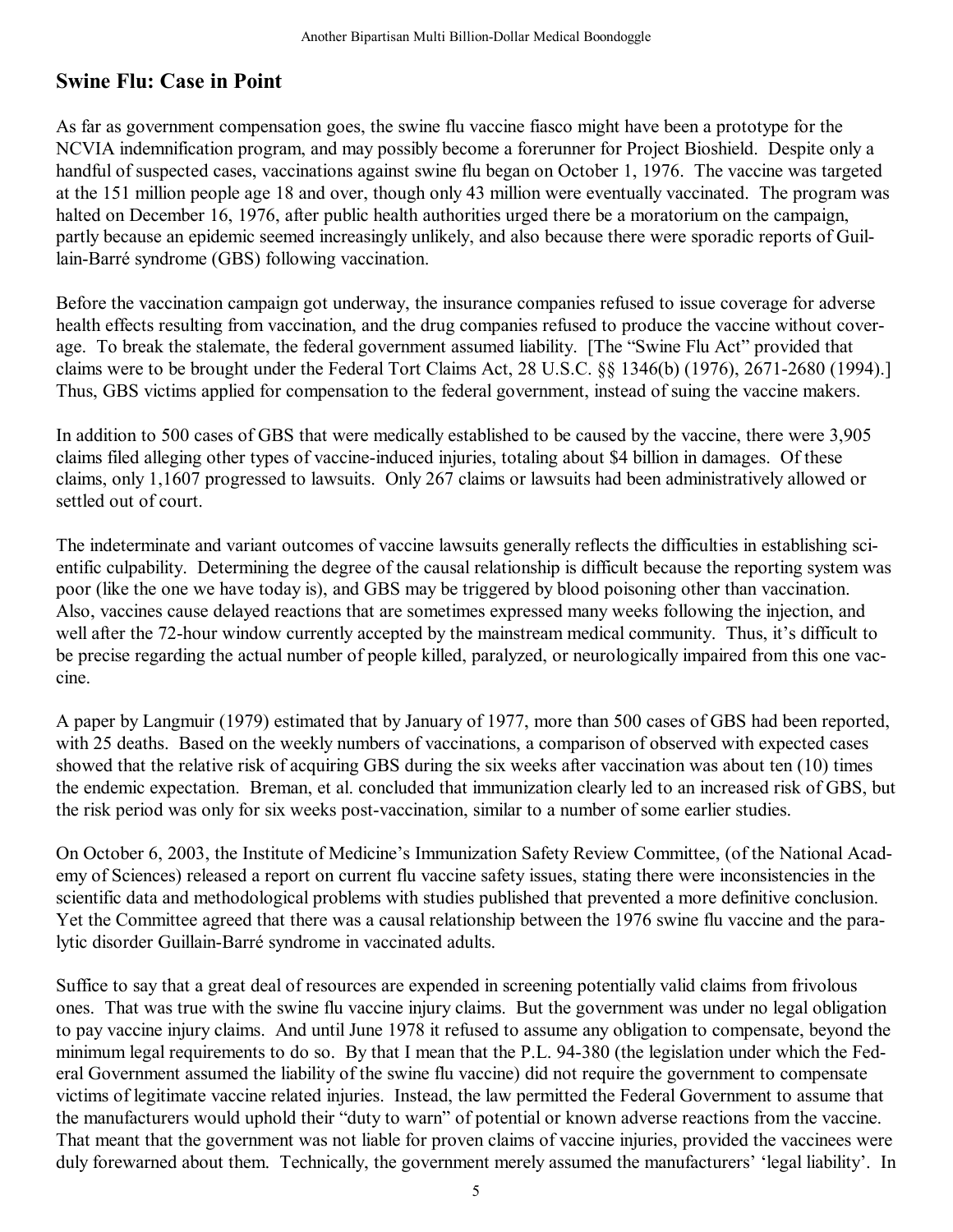prior vaccine injury cases, courts had never imposed an 'absolute liability' on vaccine makers (i.e., liability based on a causal relationship between vaccination and injury).

This is not well understood by the public. And the confusion over the legal theory of strict liability in tort was compounded by the HHS's decision to exceed what they were legally required to do, and compensate swine flu vaccinees who developed GBS. But today, with the government now providing more funding for vaccine development and the purchase of vaccines, the public had better learn this, because voluntary payments to compensate people may ultimately be at the discretion of the Department of HHS. Current Federal policy on vaccine-related injuries involving government vaccination programs is largely based on the model provided by the Swine Flu Act. HHS is assuming the obligation to warn of side effects from vaccine manufacturers through the vaccine purchase contracts. Its plan has been to devise informed consent statements and procedures for their distribution to the public, which it hopes will meet court tests of 'adequate prior notification'.

Thus, whether it's compensation for childhood vaccines for children in school, or it's for vaccines against biowarfare agents for first responders, the posture of HHS is adversarial: It wants to be in the position to argue in court that by signing an informed consent form, a vaccinee has assumed the risk of injury and is therefore not entitled to compensation. The fact that the government chose to provide compensation for GBS from swine flu vaccination 3 decades ago is not a guarantee it will do so today with other vaccines.

At any rate, following swine flu, the pharmaceutical industry must have envisioned that indemnification by taxpayers is possible. It's now the basis for vaccination programs for children (in need of massive reform), and it's looking like it will be the basis for Project Bioshield. It's ironic that these later programs have inherited the legacy as its progenitor: a compensation system of dubious merit, based upon vaccines produced of dubious need, based upon a science of dubious efficacy (as I will explain soon).

All dubious, nonetheless achieved by the public health community, whose sacrosanct expressions of 'grave concerns' are always accepted as given by a public paralyzed by fear.

#### **Inherent Problems of Government-Funded Liability Protection**

The aforementioned hypothetical analogy of the government underwriting and then mandating the purchase of the Ford automobile, and the subsequent minuscule investment in the car's safety one can expect by Ford, is fine as far as it goes. But vaccination as a medical practice is a far more hazardous undertaking than medicine acknowledges. Thus, limiting or deferring corporate liability for this particular product can become more costly and ultimately produce vaccines that are more deadlier—than the disease itself (at least that's been the calculation with regards to the hepatitis b vaccine recommended for babies and toddlers at low risk for hepatitis).

Despite FDA estimates that 9 out of 10 reactions go unreported, the federal Vaccine Adverse Event Reporting System (VAERS) receives annually between 12,000 and 14,000 reports of adverse reactions, including hospitalizations, injuries and deaths following vaccination. About 17 percent range from life-threatening illness to death. Over 30 thousand reports of adverse reactions have been associated with the recently mandated (in most states for school children) hepatitis B vaccine alone, with perhaps over 500 deaths. Follow-up surveys indicate many deaths and injuries that parents reported were not recorded by the system at all. All told, each year there may be well over a million new health problems in children that appear soon after vaccination, with no mechanism in place to determine which ones have a causal relationship to the vaccine.

According to the April, 1996 FDA Pink Sheet, members of the Vaccines & Related Biologicals Advisory Committee cited flaws in the VAERS program including "1—passivity of the surveillance system; 2—under reporting; 3—lack of a control population; 4—inability to determine causal relationships; 5—imprecise definition of 'serious' events; and 6—lack of a mechanism to detect delayed adverse events". Further flaws in the program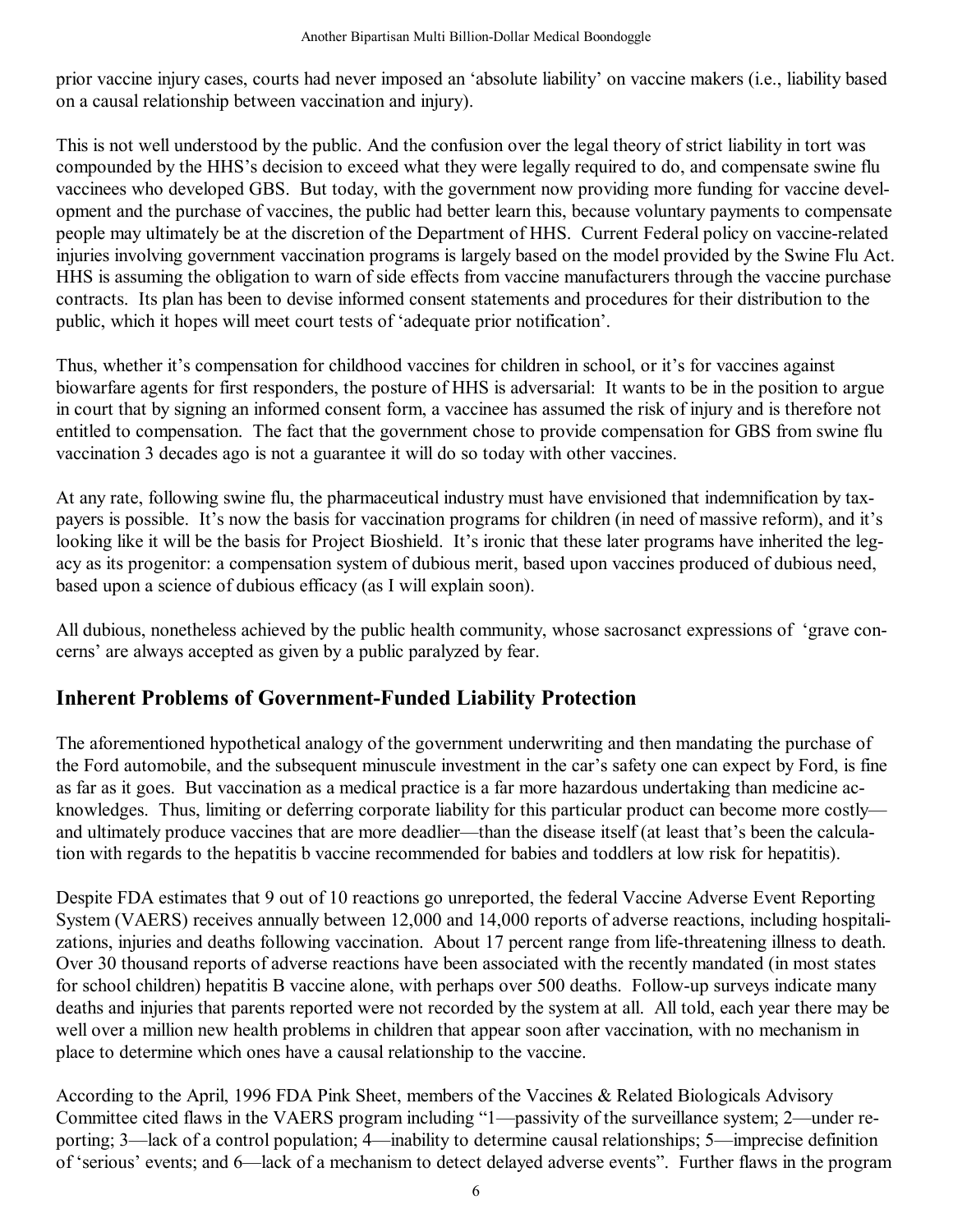were also noted by Dr. Robert Chen, MD, Chief of the Centers for Disease Control Office of Vaccine Safety & Development. FDA Pink Sheet dated June, 1996, reports his comment: "Of all the positive things that were done by the Vaccine Compensation Act…one thing that (was) more or less neglected is research. They (legislators) found a mechanism to fund an injury compensation program after the injury has already happened, but there's really no way at this point to fund research to try to prevent such injuries." Hence the inherent flaw in underwriting products that someone else profits from.

Because of the problems I've described and more, the 4,000 members of the Association of American Physicians and Surgeons (AAPS)—a professional association of physicians founded 1943—voted on November 2000 at their 57th Annual Meeting in St. Louis to pass a resolution calling for an end to all state mandatory childhood vaccinations. The resolution passed without a single "no" vote. (www.aapsonline.org).

Barbara Loe Fisher, President of the National Vaccine Information Center recently wrote:

"Now, parents (from many countries) of old and young vaccine injured children are joining with enlightened doctors in a rejection of the unscientific a priori assumption that a child's mental, physical and emotional regression after vaccination is only coincidentally but not causally related to the vaccines recently given. They are calling for credible basic science research into the biological mechanism of vaccine adverse events to develop pathological profiles which will separate health problems caused by vaccines from those that are not; the development of screening techniques to identify children at genetic or other biological risk of developing vaccineinduced health problems; the institution of informed consent protections in vaccination laws; re-examination of vaccine licensing standards; and an end to one-size-fits-all vaccination policies."

#### **Can the Problems be Overcome ?**

It's not likely, to be realistic. One problem I described earlier is that the same entity (HHS) is given the conflicting roles of adjudicating claims, and establishing the criteria for causality. It would be akin to allowing prosecutors to establish rules of evidence, and allowing them to adjust those rules whenever they feel they're not winning enough cases. Assuming we can reduce the monopolistic role of government and government doctors in running the system, there remains additional problems, and false solutions.

In 2002, Senator Frist offered the simplistic argument that taxpayer indemnification of the drug companies will prevent trial lawyers from feeding at the trough with frivolous lawsuits. But the problems that plague the tort law system do not automatically establish government compensation as the solution. Tort reform that involves limits on awards and sanctions against frivolous actions are akin to sentencing guidelines in criminal courts. Juries cannot sentence someone who runs a red light to 10 years in jail, for example. A fundamental precept of law is that the punishment should fit the crime. And there's no reason why civil lawsuits cannot establish similar reasonable guidelines.

An additional goal of the Bush Administration might severely threaten the ability of parents to obtain sufficient and just compensation for vaccine injuries. Robert Pear writes in the NY Times (July 24, 2004: http://www.chron.com/cs/CDA/ssistory.mpl/nation/2700070) that the Administration has been arguing in federal courts that "consumers cannot recover damages for such injuries if the products have been approved by the Food and Drug Administration." The Justice Department has made some headway with medical devices. Since this is consistent with the President's position on tort reform, drugs and vaccines are likely to be next.

Robert Pear wrote, "Allowing consumers to sue manufacturers would 'undermine public health' and interfere with federal regulation of drugs and devices, by encouraging 'lay judges and juries to second-guess' experts at the FDA, the government said in siding with the maker of a heart pump sued by the widow of a Pennsylvania man."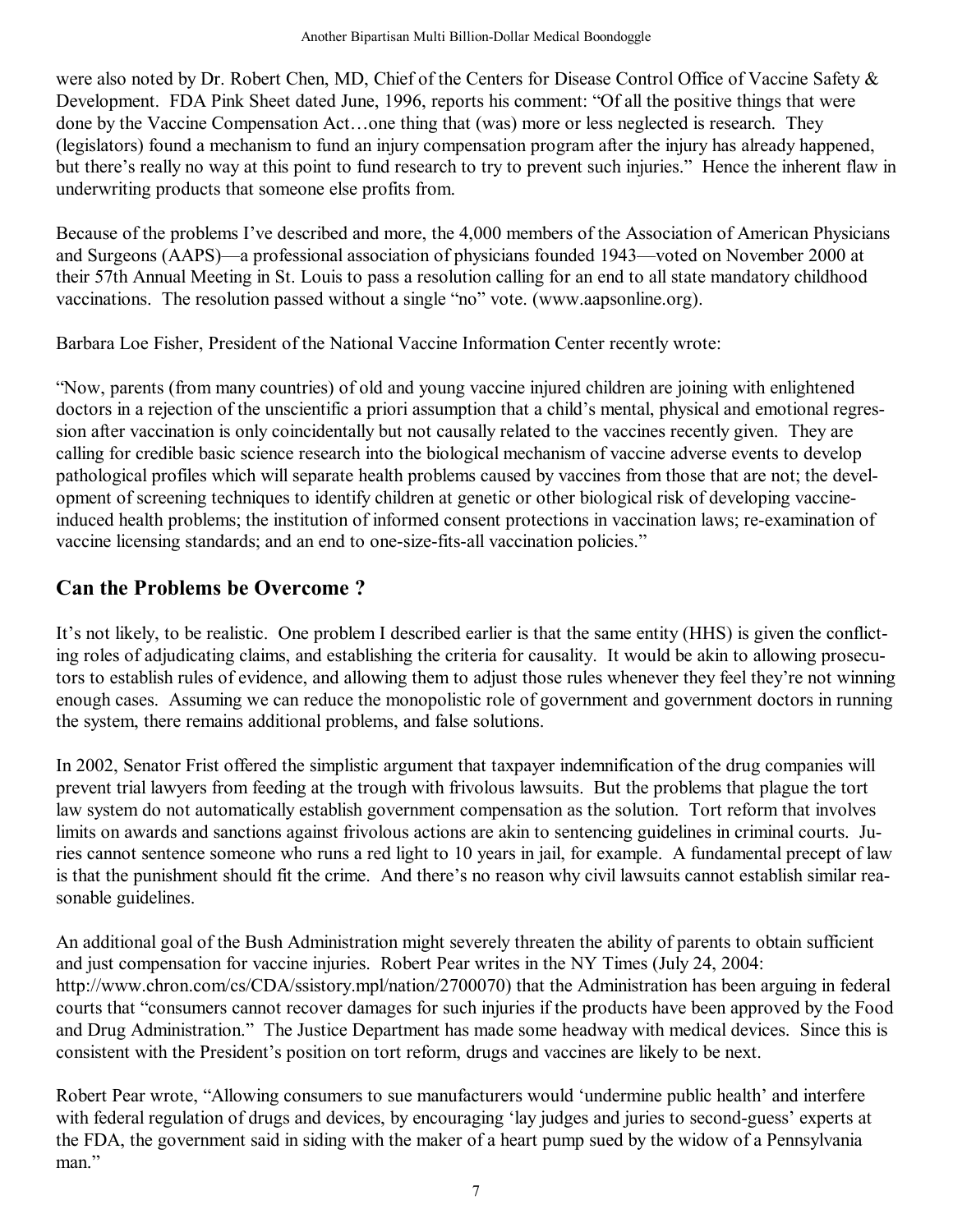In my essay, "Deliberation by Consensus", I describe a doctrine called, "high medical authority", in which courts have come to accept as a given, the consensus view of mainstream medical opinion. With this new initiative from the Administration that provides product immunity from the FDA, the sole view accepted by the judiciary narrows accepted opinion even further, to be solely determined by a government health agency, whose commissioners routinely shuttle back and forth to positions in the drug industry.

High medical authority (opinion that cannot be questioned) also seems to permeate the general debate over the efficacy of government-funded compensation. Only it's transparent to all except dissidents to the conventional theory of infectious diseases, like me.

For example, the theories that biological agents are communicable and/or infectious (both true) and that they cause disease in the recipient (not true), are partly the basis for the theory of "herd immunity"—a concept so full of holes that one can even find the evidence that it's erroneous from mainstream medical journals. Yet with the imprimatur of high medical authority, these theories are not to be challenged in the courts, which is precisely why state mandatory vaccination laws were upheld beginning a century ago.

Thus, an argument in favor of government compensation is that mass vaccination programs not only protect each vaccinated individual from a disease, but also provides "herd immunity"—a concept which states that if a there's high enough percentage of vaccinated people in a population, then that will create a condition which purportedly confers protection on the minority of unvaccinated in the population. Vaccination proponents therefore argue that it serves the collective good. Parenthetically, they also see the unvaccinated as getting a "free ride". For these reasons, they feel that compelling people to be vaccinated is justified. Conversely, the unvaccinated feel equally justified to remain so, based on religious or scientific objections to the practice, or based on their calculation of risk vs. benefit of the individual vaccine.

Nevertheless, believers in the efficacy of vaccination—those in power over the "nonbelievers"—would argue that the vaccinees had taken a risk that benefited society as a whole, and therefore should not be burdened with the individual task of suing for compensation. They would say that vaccination (supposedly) benefits society as a whole, and lawsuits represent an unfair cost imposed on manufacturers or the government, and lays the whole burden of the injury on the individual. Some litigants will be successful, while others will not. Thus, a judicial approach to compensation is unfair and inequitable. And given the usual time frames for lawsuits, even successful litigants wait several years before receiving payments.

The counter-arguments have already been touched on. Certainly the highly adversarial system and restrictive criteria that define 'vaccine injury' and causality in the current government compensation system belies any claim that it's intended to ease the burden on the injured. Also, injuries are quantifiably predictable and can arguably be considered among the costs of doing business, and consequently should be shouldered by the manufacturer. Vaccines for children already have some of the costs of compensation built into the price of the vaccine.

And of course many injuries are sustained by children of parents who tried, but could not qualify for legal waivers from compulsory vaccines. With manufacturers grossing billions of dollars in the vaccine market today, what possible reasons could there be for them not to bear most of the costs of compensating the injured?

In support of the legal initiative I mentioned earlier, which I referred to it as, "product immunity via the FDA", the Administration argues that "the threat of lawsuits can harm the public health" by inducing manufacturers to withdraw products from the market or issue warnings that overemphasize the risks and lead to "underutilization of beneficial treatments." But this argument doesn't apply to vaccines and drugs for treatment from exposure to biowarfare agents. States purchase massive amounts of childhood vaccinations, and Project Bioshield will assure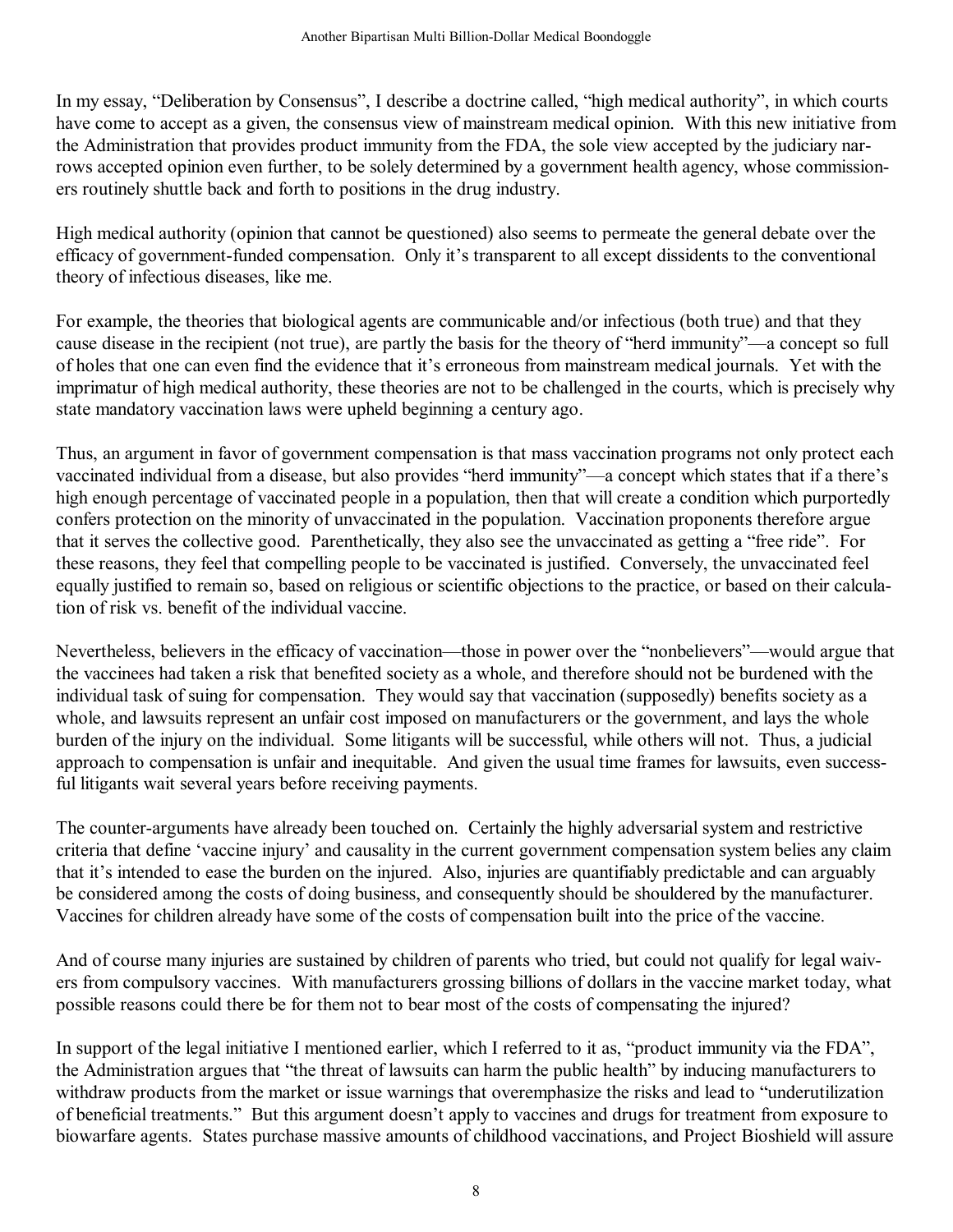manufacturers that the federal government will purchase their products. And with government-funded compensation, which other industries in the commercial sector can claim to be so favored?

The Administration's legal maneuvers that seeks to bar lawsuites of FDA-approved products may also deny just compensation for vaccine injuries adjudicated outside the federal arbitration system. The greatest injustice is that these parents would have risked losing custody of their children to local Child Protective Services (and often do) had they decided that it was prudent to forego the vaccines that ultimately injured their children. How can parents protect their children from the fiat of public health excesses under such oppressive laws? Why are parents not permitted to make responsible medical decisions about their own children based upon their conscientious research and intimate knowledge of their children and family medical history? Why must public health officials have the final word regarding other people's children?

If past is indeed prologue, and private vaccine firms don't take the Bioshield incentives, we can expect that the rationale for government indemnification will next be suggested for these products. But Republicans of all people should know better: Accountability is an essential cornerstone of modern commerce. It's either that, or we accept socialism, in which the government manufactures the vaccines. But for government to solely underwrite the products of private companies is a grotesque hybrid of both systems: It eliminates time-tested checks and balances by permitting the private sector to gladly accept profits, without assuming proportional risks, thereby ensuring that product safety takes a back seat. We've already adopted that system for childhood vaccines, and it has proven to be a public health disaster, destroying thousands of lives and families.

#### **Ebola — The New Werewolf of Medicine**

In their support of the Bioshield Initiative on July 14th, I was struck by the number of floor speeches that mentioned a rare and relatively new disease. Rep. Billy Tauzin (R-LA), Rep. Carolyn Maloney (D-NY), Rep. Jim Turner and others all invoked one of the greatest bogeyman of the purported emerging viral menaces: ebola.

There's only one problem with this uniform invocation: The supposed dreaded ebola epidemic failed to materialize, and the ebola virus may not even be pathogenic. The CDC claimed that 108 people may have been killed by ebola in Zaire in 1995. However, there had been no further deaths and not a single case has ever been reported in the U.S. or Europe. As historian Elizabeth Etheridge wrote, "the epidemic was virtually over before their work [CDC & WHO] began" (Sentinel for Health, 1992).

Considering the speed from exposure to death, the mortalities were more likely the result of a chemical toxicological agent. A couple of other indications point in that direction: Symptoms were never seen outside the localized area where it began. And 20 per cent of the 55 million Zairens are ebola virus antibody-positive, having survived the virus without apparent disease (Dietrich J.,1995).

One guess is that those who became sick had been exposed to the deadly cleaning solvents and oils that are often left at military base camps—possibly from groundwater contamination. Indeed, civil wars extending across 8 nations in central Africa killed about 2.5 million African civilians between 1998 and 2001 alone. Yet we will spend a billion dollars for an ebola vaccine because 100 people purportedly died from the disease?! 'Fear of transmissible disease' is potent indeed.

If it were not for the gullible media and fanatical virus hunters seeking fame and fortune, this virus would have joined the ranks of the thousands of known harmless passenger viruses. According to renowned molecular biologist Peter Duesberg, "these many outbreaks provide the CDC with its inexhaustible source of epidemics" (Inventing The AIDS Virus, 1996).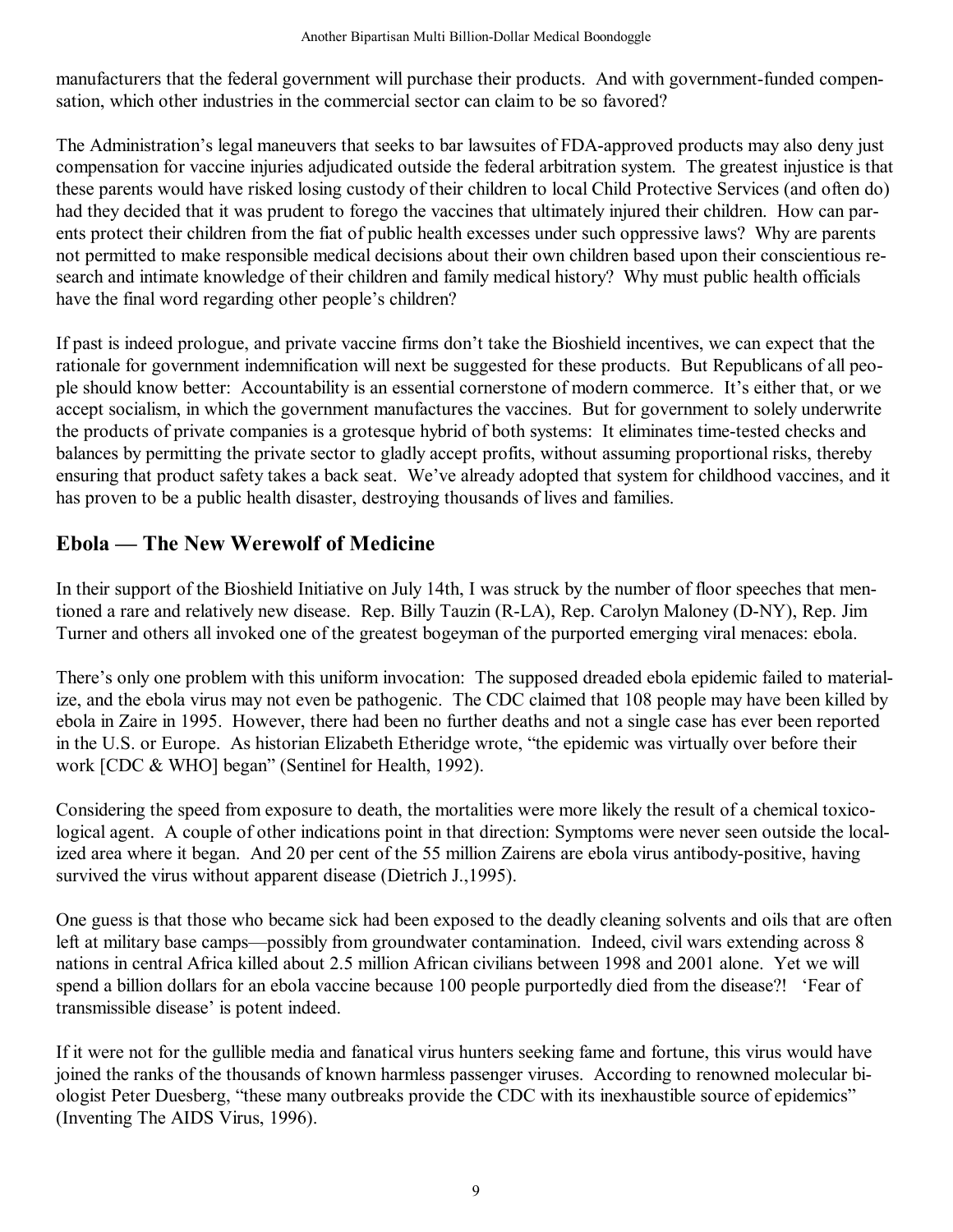Indeed, most people would be surprised to learn that there are more than one thousand outbreaks worldwide each year, including colds, seasonal flus, hepatitis, and numerous noninfectious syndromes, all running their course and disappearing, often despite remaining unexplained by scientists.

To make their job even easier, public health agencies have assumed wide discretion in announcing "public health alerts". The CDC loosely defines an "epidemic" as 5 or more confirmed cases clustered in a concentrated area. An "area" may be a few city blocks, or an entire country. An "outbreak" is defined as at least one case in one area. Often, if one person living in a household has a confirmed case of a "communicable" disease, then there's no need to draw blood to test anyone else with similar symptoms living in that same household.

#### **Anthrax**

But the obvious and most common reference made by all the legislators sponsoring the Bioshield Initiative was to Anthrax. They all recalled the anthrax cases following 9-11, and how the U.S. was paralyzed with fear (with great help from the media stoking those fears). Some of the lawmakers experienced the anthrax incidents firsthand.

It's important that we examine the actual threat that anthrax poses. Because of limited space, I can only deal with anthrax, even though there are many parallels I can make to the other (supposed) microbial threats that may be employed by terrorists.

I should also point out at the outset that this critique solely addresses biological agents. By contrast, chemical agents are quite dangerous and pose one of the greatest threats from terrorists. Whatever proportion of the funds from the Bioshield Initiative (and it's likely to be small) that goes towards developing antidotes from exposure to chemical weapons will be well spent.

#### **The Truth About the Pentagon's Anthrax Vaccine**

First, it should be briefly pointed out that among the first candidates for purchase through Bioshield are nextgeneration anthrax vaccines. The government eventually hopes to stockpile enough doses to inoculate 25 million people. The hope is that the newer type of vaccine could cut in half the number of shots now required for anthrax inoculation, with few side effects.

The bill also would accelerate the approval process for vaccines and, in an emergency, let the government distribute certain treatments before the Food and Drug Administration approves them. But this is one reason why the current anthrax vaccine that the Pentagon swears by, has become so controversial and appears to be both ineffective and harmful.

Mainstream news organizations are rarely critical of vaccination programs. But a Dec. 12, 2003 USATODAY.com report on the U.S. militaries' Anthrax Vaccine Immunization Program contained the following quotations:

• According to a 2002 survey by the General Accounting Office, the investigative arm of Congress, 84% of the Air Force Reserve and National Guard troops who received anthrax vaccines since they became mandatory in 1998 had reactions. They included difficulty breathing, muscle aches, headaches and dizziness.

• The Pentagon acknowledges that the death of reservist Rachel Lacy, 22, last April may have resulted from an anthrax vaccine. Veterans' groups; the National Vaccine Information Center, a public awareness group; and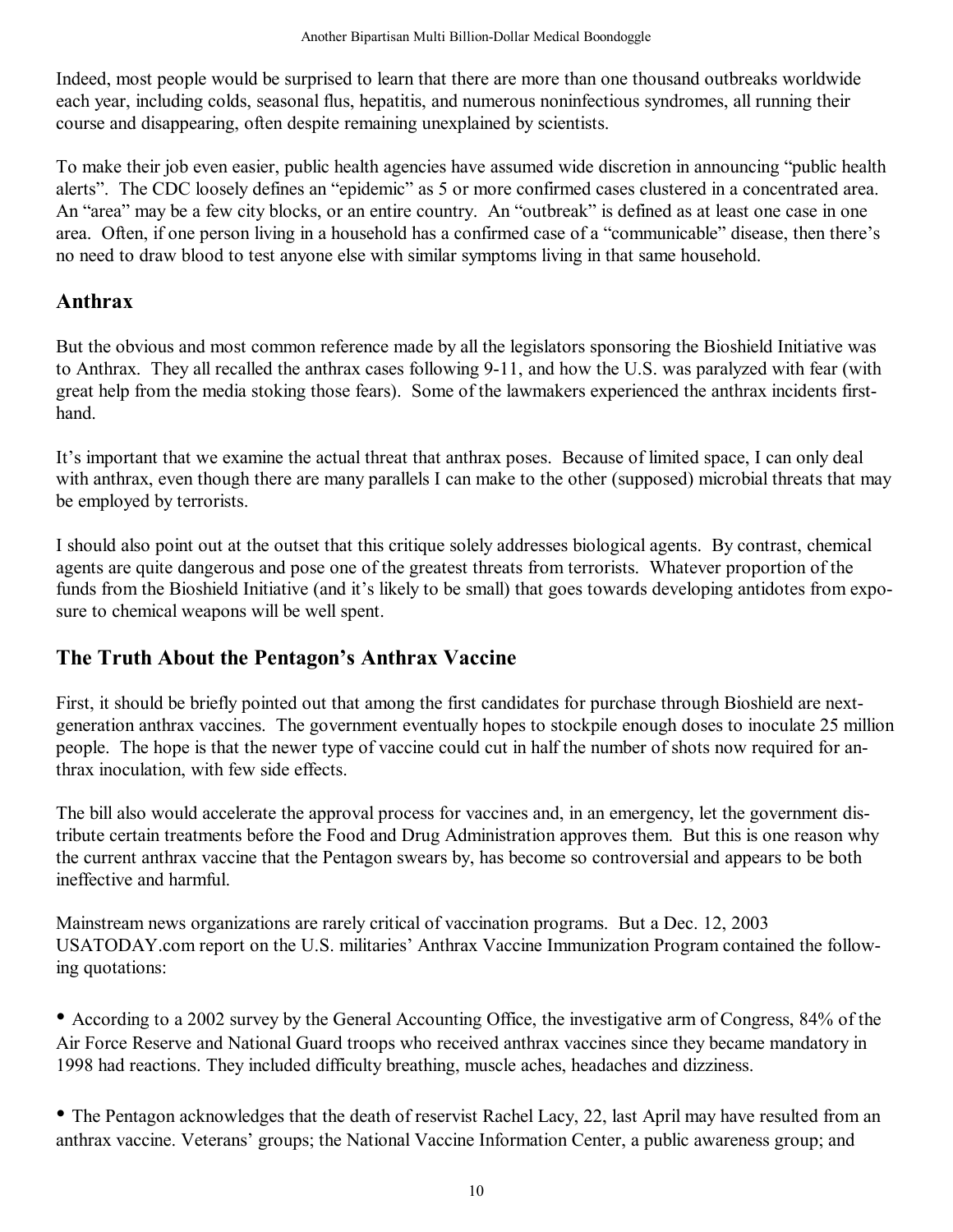some members of Congress are calling for better research to determine whether more than 10 other deaths and hundreds of illnesses, from pneumonia to blood clots, may be linked to the vaccines.

• The GAO said concern about mandatory anthrax shots was the main reason cited by two thirds of pilots and crew who left Air Force guard and reserve units from 1998 to 2000. After then vaccines were curtailed for two years because of shortages. Yet the Pentagon increasingly relies on these forces to relieve regular troops. Recruiters fear long tours of duty may drive many reservists away; mandatory shots are an added worry. The Army Reserve already missed a retention goal by 6.7% this year.

• The Pentagon insists its vaccinations are safe. And for most people, they are. But they aren't risk-free. Last year [2002], the Food and Drug Administration warned that 5% to 35% of those who get shots could experience any of 40 side effects. About 6% of reactions can cause death, hospitalization or permanent disability.

• Those risks, combined with the U.S. military's failure to find any biological weapons in Iraq so far, make a strong argument for a moratorium on mandatory vaccines—at least while two safer anthrax vaccines are being developed.

• Britain, with the most troops in Iraq after the U.S., made the anthrax vaccine voluntary this year [2003]. Since then, more than half of its soldiers have refused the shots. Australia, which also has troops in Iraq, has a voluntary anthrax vaccination policy as well.

USATODAY concluded:

• More than 500 soldiers [as of this news report] already have received punishments ranging from demotions to court-martials for refusing required anthrax shots.

• The Pentagon says vaccines are essential to protect soldiers' health—particularly from anthrax in Iraq, which developed biological agents. But that doesn't trump the Defense Department's equal obligation to investigate and weigh potential problems. Instead, it clings to its policy of mandatory vaccinations, even as other countries are moving toward voluntary programs with successful results. The dug-in U.S. position forces concerned soldiers to choose between possibly endangering their health and ending their military service at a time when troop strength already is stretched.

There are even greater mind-numbing facts about the anthrax vaccine, some of which may be found at: http://www.federalobserver.com/archive.php?aid=1326 http://www.avip2001.net/NewsArticles.htm http://www.milvacs.org/tiger.cfm

#### **The Truth About Anthrax & Bioweapons**

Infectious disease experts were perhaps among those hardest hit by the September 11th terrorist attack. In the months prior to the attack, many will recall that the only aspect of terrorism that was regularly discussed in the mainstream media was bioterrorism. These virus experts—which also includes medical writers like the everpresent Laurie Garrett of Newsday—issued dire warnings about biological terrorism and new exotic microbial epidemics. But then on 9-11-01, their star had temporarily fallen after 3 thousand people perished from a "mere" fuel explosion, instead of biological agents.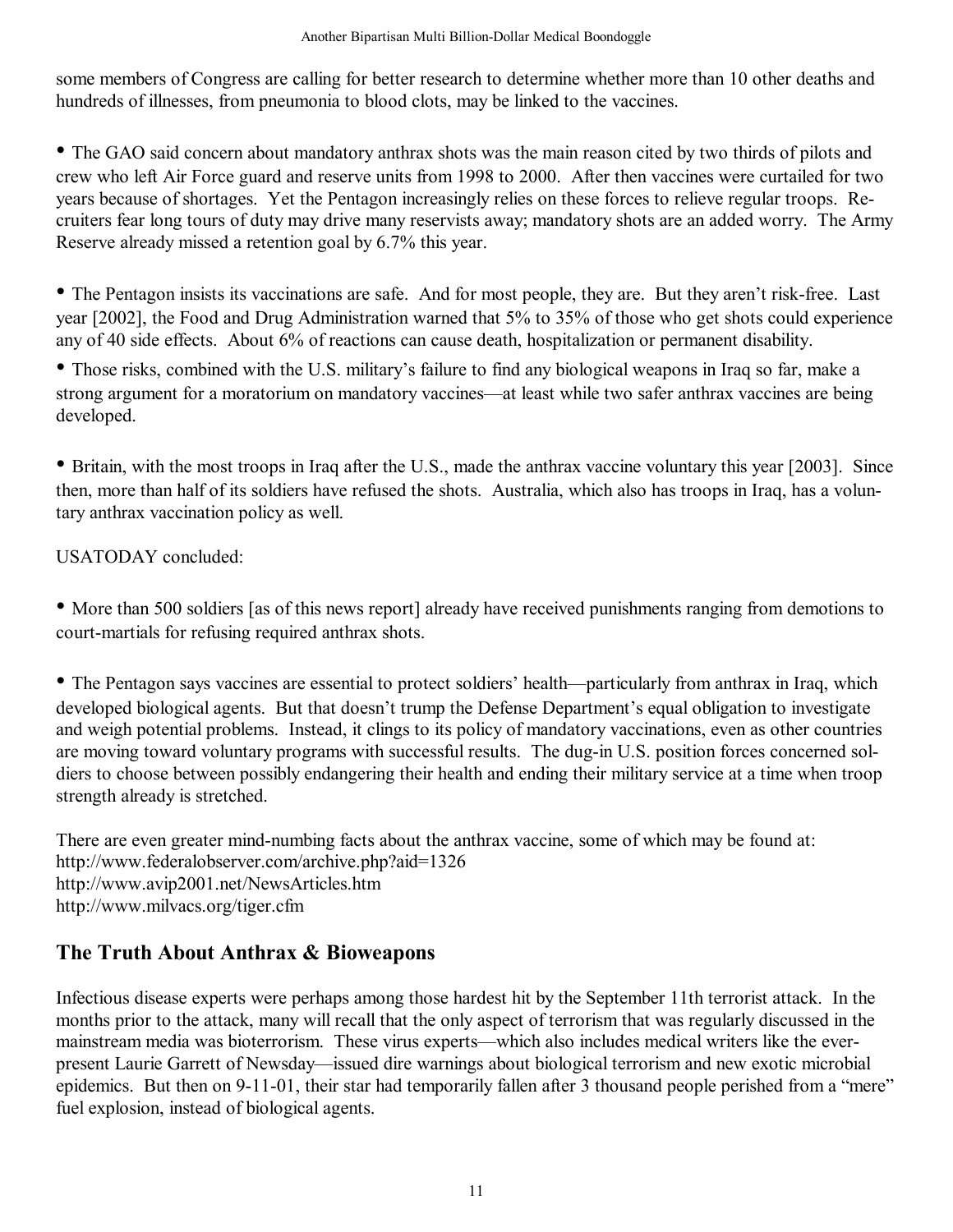Ironically, their past success in instilling inordinate fear of infectious diseases has hampered even their own attempts to mitigate public alarm about anthrax months later. Their cohorts in the media had similar difficulties. Except that the media's struggle to put the threat in proper perspective has been hindered by their desire for high ratings and selling newspapers. They also didn't know enough to distinguish the genuine killing potential of chemical agents, from the dubious threat of biological agents.

Here's the truth of the matter. Anthrax is a livestock pathogen. The spores survive for about twenty years in the ground in rural areas. They normally have no effect upon humans, because a few anthrax spores cannot create an infection, and they do not come up from the ground in large quantities. A human must inhale about 10,000 spores to get sick. And such concentrations are never found in nature. Wool sorters inhale anthrax spores in small quantities continually (150-700 per hour), and only if they get a large dose will adverse symptoms begin (and some believe that their lung disease comes not from anthrax spores, but from exposure to a huge number of microscopic fibers, similar to asbestos workers). Some lab researchers working with anthrax who were interviewed by the media said that they often don't even wear protective masks; they just make sure not to draw close to it and breathe in the stuff.

Anthrax is what's called a "gram positive" bacterium. This means it has the type of cell walls which are harmless, unlike the cell walls of "gram negative" bacteria, which attack tissue. Therefore, anthrax can only attack tissue by producing a special toxin which it excretes as a waste product. One cell or spore does not produce enough toxin to start an infection. Epidemiologically, anthrax more closely resembles a chemical toxin for humans: it is dose-dependent and not contagious. Fatal human cases show almost no bacteremia at all. Yet for some animals, there is such a heavy bacteremia that it was once supposed that death occurred through capillary blockade.

#### **The Epidemiology**

The reports of office or postal workers "testing positive" for anthrax are totally useless without comparing them to the normal background incidence of either asymptomatic carriers of the bacteria, or antibody positive individuals. A guess would be that there may be 10% of the population that are either carrying the numerous common wild strains, or who have residual antibodies from exposure to any strain of anthrax that occurred sometime during their lives, or from perinatal transmission, or even genetic inheritance. In New York City, for example, at one point, out of 1300 people who had been tested, only 4 people were found to have antibodies to anthrax. Without comparing that ratio to what would be found during normal times in urban areas, one cannot claim that the immune response to anthrax among those 4 people was the result of exposure from the recent mailings. (Excluding the cutaneous cases, of course.)

Increased surveillance in detection of anthrax spores in the environment is also creating something of a paradox. But only because we have no data on the normal presence of stray anthrax bacilli (virulent or not)—a microbe that appears naturally in certain environments. Some anthrax spores detected in very small quantities in "low profile" locations may not necessarily be coming from terrorists. Confirmation that the spores were processed in some fashion—electrostatic charge removed or coated with an anti-caking agent to help them remain suspended in the air—would rule out that they're naturally derived. But non-medical journalists did not know to ask officials such questions.

Among those tested, the few with symptoms (fever, cough, muscle weakness) may really just have the flu or a bad cold. Certainly, that infant with the rash wasn't unusual, particularly if he had recently received routine infant vaccinations. The anthrax wasn't even found at the ABC News building where his mother had brought the baby. It was all assumptions: (baby with rash) + (network headquarters) = anthrax. The first man that had died came from a farming region where anthrax was common.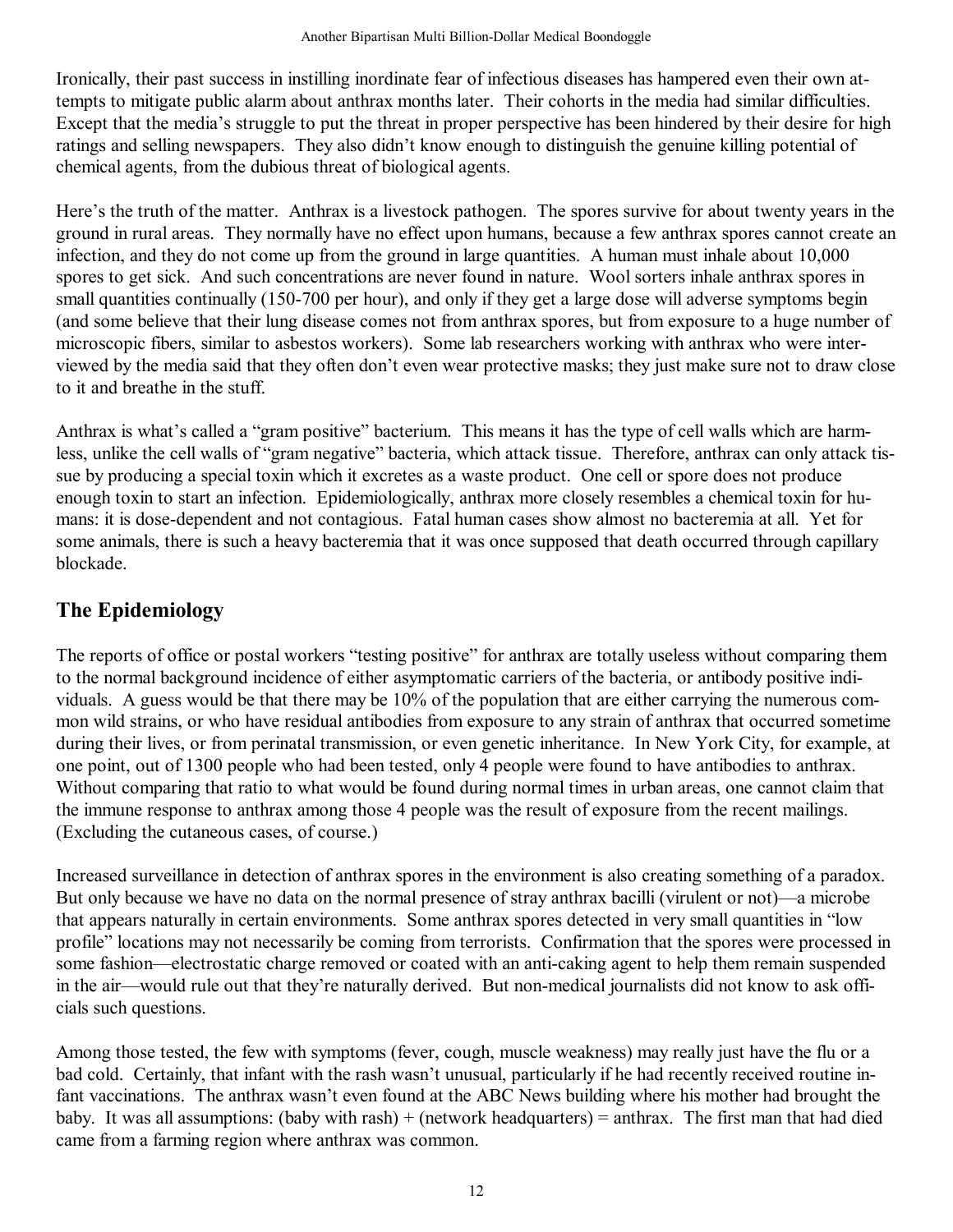But more likely he died from the cipro (a potent antibiotic) that was administered to him. Only about a year prior to that, the NY Times reported that antibiotics could be leading to the deaths of 98,000 Americans each year. A month afterwards, researchers revised that number down to 36,000, partly by eliminating antibodyresistant infections from the total. Nevertheless, fully 10% of our own body weight consists of bacteria. Bacterial cells outnumber total body cells by ten to one. And only about 1% of all known bacterial strains are pathogenic to humans. The other 99% are beneficial to us, and indeed, vital to all life on earth. Therefore, the disruption in the vital equilibrium of normal bacterial colonies in our bodies from the use of general germicides like antibiotics adversely affects our biochemistry so extensively as to make such mortality estimates from antibiotic use virtually impossible.

For example, thousands die each year from the flu alone. But what actually kills them is often the blood toxemia from the anti-catarrhal effects of taking antipyretics and antibiotics intended to suppress the flu symptoms. Thus, when people supposedly die "from complications" of infectious diseases (i.e. pneumonia, flu, chicken pox etc.), it is never reported that the fatal "complications" arose from the suppression of symptoms (cough, fever, swelling, mucous, skin lesions, eruptions or rashes, etc.) derived from medical treatment (that most often includes antibiotics).

Bacterial disequilibrium from antibiotics may even be the cause of major diseases. The epidemic of Crohn's disease in the last fifty years, for example, started with the introduction of antibiotics, and progressed in parallel with the increase in antibiotic consumption. One hypothesis is that a mutated form of normal bacterial flora morphs into genetically super-resistant bacteria under constant selection pressure from antibiotic usage. A British study that tested 3545 subjects showed that the relative risk of developing Crohn's disease was threefold, and 2.5 fold for developing ulcerative colitis, after receiving live measles vaccination (vaccines contain antibiotics and other agents that have a germicidal effect).

Adding to the distortions of infectious agents as "killers" is the fact that drug effects are rarely cited as official "cause of death", even when the cause is know to be a drug. And no comprehensive records are kept of medication-related deaths. Doctors and hospitals rarely report such deaths. Consider this colossal study published in The Journal of American Medical Association (JAMA), April 14th, 1998. The paper analyzed 39 studies of ADRs (Adverse Drug Reactions) in the United States to estimate the incidence of serious and fatal adverse drug reactions in hospital patients. The authors estimated that on average, 2,216,000 hospital patients experienced a serious ADR, and 106,000 deaths were caused by ADRs annually in the United States—making these reactions the sixth, and possibly (at most) the fourth leading cause of death. Furthermore, these figures were NOT due to mistakes by doctors in prescribing drugs or by patients in using them. They were solely from the effects of drugs that were properly administered.

Out of the 2.2 million Americans having in-hospital adverse reactions that THEY admit to be caused by prescribed medicine (ADR), the number of unnecessary antibiotics prescribed in 2003 for viral infections was in the "tens of millions" according to Dr. Richard Besser of the CDC's National Center For Infectious Diseases. Back in 1995, he said it was 20 million.

The NY Times of October 30, 2002 carried an article by Dr. Lawrence K. Altman, M.D. on a follow-up study performed by the Center for Disease Control on the 2001 anthrax scare in news media offices, the US Senate and the Postal Service. Federal Health officials recommended 60 days of antibiotic therapy to over 9,300 workers exposed to anthrax spores in 4 states and Washington, DC. Of these, 6,178 participated in the study. The study found that 56% of personnel advised to take a regimen of antibiotics to prevent the consequences of exposure to inhalation Anthrax, did NOT complete the full course of therapy advised. Despite this, no symptoms of anthrax toxicity had developed among them, including some people who took absolutely no antibiotics (13%, or 787). They didn't even fill the original prescription for the antibiotic. That number didn't include people who were told to stop taking antibiotics after laboratory tests determined they had NOT been exposed to anthrax,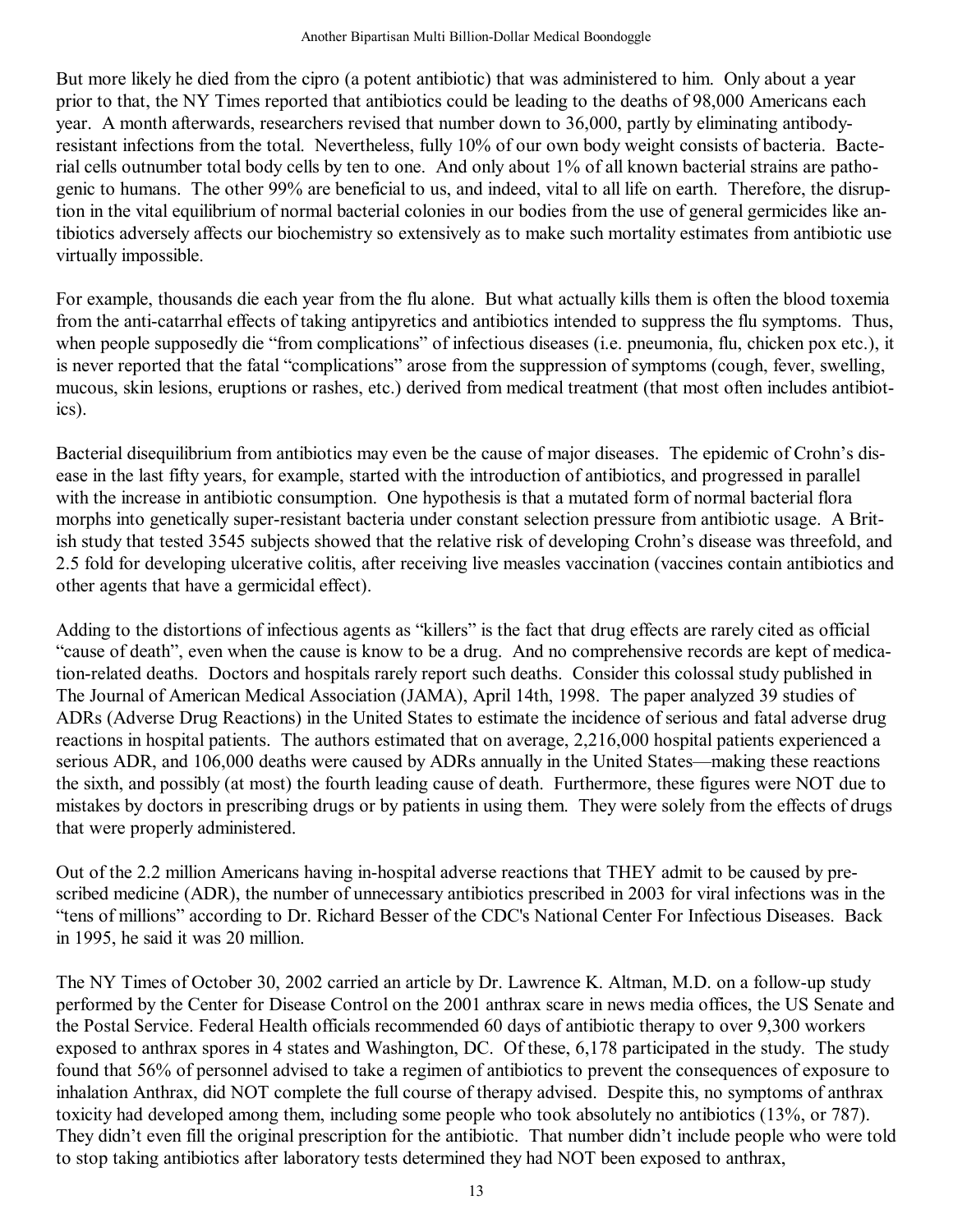Public health officials concluded that there must be "improved compliance" in the future. They felt "it underscored the importance of communicating risks to individuals and of counseling them." A bit later, in December 2002, Dr. Anthony Fauci, Director of the National Institute of Allergy and Infectious Diseases, maintained that prophylactic antibiotic therapy was what stemmed any outbreaks of anthrax symptoms during the anonymous anthrax mailings.

Thus, the pro-drug bias is pretty self-evident. This CDC study was obviously not a controlled cohort study. It neither proved nor disproved the efficacy of the prescribed antibiotics. An honest public health official (a theoretical construct, I'll admit) could have had equal justification to conclude that the antibiotic therapy had had no beneficial effect. Yet no such conclusions were suggested, nor did they appear in the media.

So, what do we actually know about the anthrax letter attacks of late 2001, early 2002? All we really know is that some people were exposed to weaponized anthrax spores. Of the 2 dozen or so who became ill, and the half dozen or so who died, we don't know how many became sick or died from their cipro treatment, or from the anthrax endotoxin itself.

#### **The Efficacy of Microbe Testing**

Some health officials quietly acknowledged that detection methods that would absolutely establish exposure or infection to anthrax do not exist. No cultural or biochemical characteristics serve to differentiate the pathogenic strain of anthrax from the many non-pathogenic saprophytic sporulating bacilli. And applying multiple antibiotics to a culture—particularly in the absence of immune antibodies in the blood—to see if it stops the growth, is too general and provides insufficient identifying information about the strain of anthrax—only one of which is pathogenic. Therefore, the invitro testing of blood cultures or nasal swabs is unreliable.

Electron photomicrographs have also been somewhat overstated as a diagnostic tool. First, what you see is a *static* picture of the tissue sample (as is also the case with stained cultures) while it's being bombarded with billions of electrons in a vacuum—which is obviously in the absence of normal immune system chemistry. What happened before and after the photo micrograph is not observed, and therefore not known. Were the cells invaded, or did they eat the virus as food? Also, the long and arduous preparation in making the sample "electron dense" introduces numerous artifacts, to the extent that it's hard to be sure what you started out with. If that's not enough, a computer graphic artist adds colors to the photo-image, because electron microscopes "see" in black & white only. Imagine that! But if you've seen the glossy foldout displays of viruses in Time magazine, then it was already *imagined*—by the photo retoucher and the graphics editor.

Other medical technologies used by microbiologists have their own unique limitations. Gene testing, such as the Polymerase Chain Reaction (PCR)—involving the amplification of a molecular signal many thousand times inevitably introduces quantitation errors. The character of the suspect gene is also in question since the test sample isn't derived from purified virus. False positives are very high due to its ultra sensitivity and it was never intended to distinguish different strains of bacteria.

Noble Laureate, Kary Mullis, Ph.D., invented the PCR test for retroviruses. In his newly released documentary, "Deconstructing The Myth Of Aids", journalist Gary Null asked Mullis to explain the apparent growing HIV epidemic. Dr. Mullis replied that what we were actually seeing was an "epidemic of HIV testing". He meant that in the beginning of the crisis very few tests were given. But as the scope of testing dramatically increased, we started to see more positive results. This was not proof of a growing epidemic. Just of a growing number of tests to find HIV.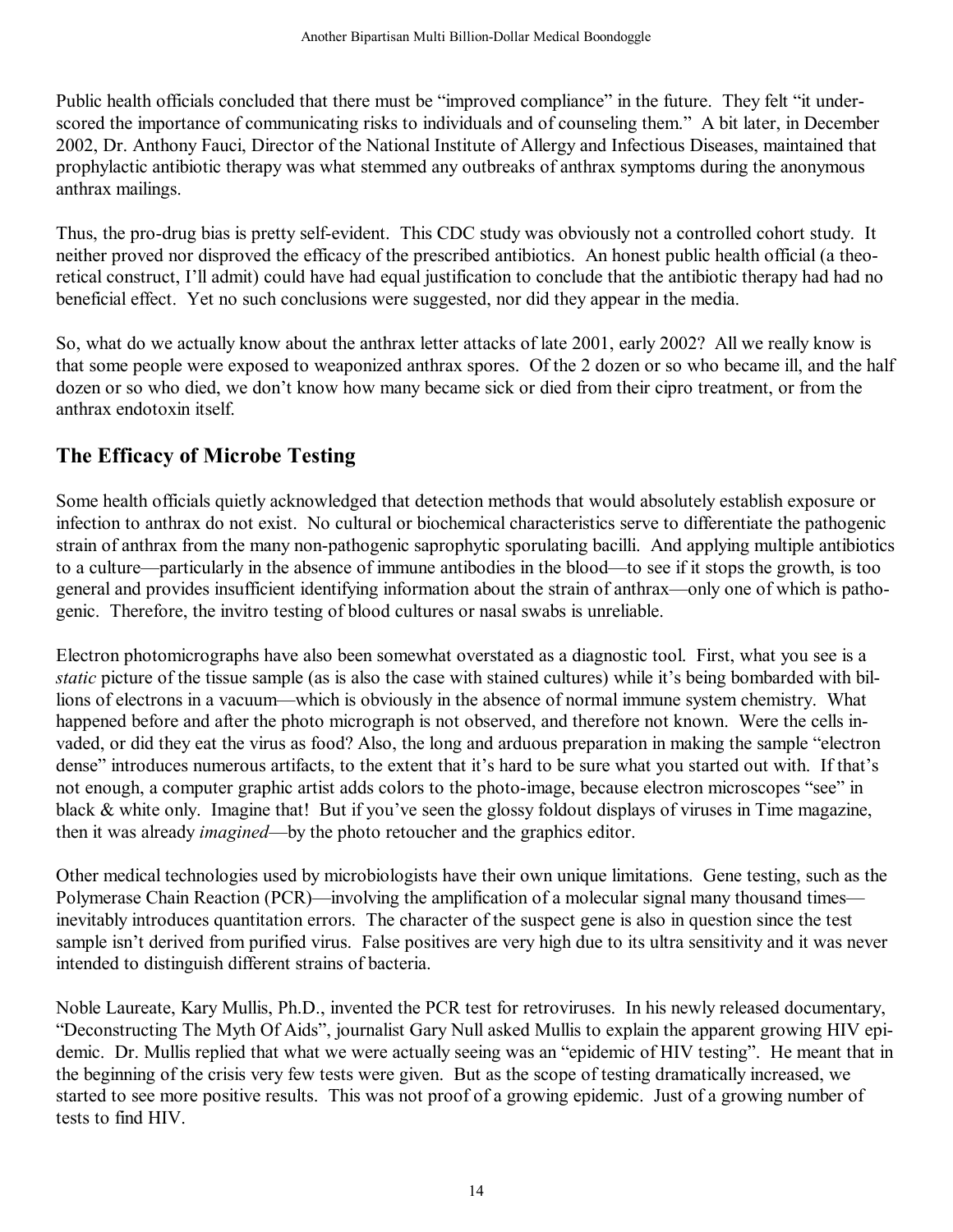Likewise, medical surveillance for anthrax toxicity—the symptoms of which merely mimic the flu—increased dramatically in those months of the anthrax scare. Consequently, and not surprisingly, investigators found a handful of sick people that they attributed to anthrax. In the absence of the anthrax scare, cases with these symptoms would hardly be noticeable. As such, doctors wouldn't have bothered to test them for anthrax, and these cases would have otherwise been recorded as an acute cold or flu, and treated with common antipyretics or antibiotics, with the same number ofconsequent deaths from that symptom-suppressing treatment.

Appendix 2 (at bottom of article) contains David Crowe's fine short essay, "Manufacturing Certainty", which goes to the heart of the matter. It elaborates on the fallacies and limitations of various forms of microbe testing and the false "certainties" that are based on them. You'll be astounded that this so-called science determines how billions in public dollars are spent and how life-critical medical decisions are made.

From the very beginning, microbe testing—with an eye towards medical therapeutics—was built on a flawed concept. To study the characteristics of a particular bacterium, microbiologists would logically cultivate it in a petri dish, supplying the food ("substrate") upon which that bacterium proliferates. But this is not an ideal way to isolate and identify a pathogen that not only may be lurking within a complex organism, but is also responsible for the current observable symptoms.

Our bodies are not petri dishes holding solely one type of food. The "food" contained in our fluids and tissues are varied, and also varies over time, following the meals we consume (and not consume—i.e. fasting); the moods we're in; the drugs, hair shampoo, cosmetics we apply; and the exercise and other lifestyles we follow. With varied food sources, bacteria are also transforming from one strain to another, through a phenomenon known as bacterial pleomorphism. Thus, you're never sure what you're starting with when you take a fluid or tissue sample for a test.

Secondly, placing such a sample in a petri dish does not take into account the range of pleomorphism still capable among most bacteria once outside the body, particularly in the absence of immune system restraints. They can morph into different strains right before your eyes, depending on the substrate (food) being used. That bias represents a fundamental flaw in identifying and quantifying a microbial agent as the cause of a disease: You can grow almost anything given the right food. If the strain is dependent on the substrate being used, then logically you cannot isolate a specific bacterium *exclusive* of others—originally present in the body or not.

And third, even if correctly isolated and identified, mere presence does not prove causation (i.e. cause of the disease). Granted, the excreta from abnormal bacteria is indeed toxic. That's the reason they're rightly termed, 'pathogenic'. They may even be the sole agents accounting for the observed symptoms. But their origin derives directly from the putrefying matter that we may have ingested, to give one example. Pathogenic bacteria do not thrive on live healthy cells. They scavenge on dead decaying matter.

This tends to give credence to Natural Hygienic theory—fathered by Antoine Béchamp (died 1908) and Jules Tissot (died 1950), and adopted by others—that pathogenic microbes are predominantly endogenous, and are always preceded by the abnormal (i.e. diseased) state of the host. In other words, more correctly, *disease causes germs*; not *germs cause disease*. The soil determines the expression of the seed. The contents and health of our cells and bodily fluids determines the germs and genetic fragments that evolve therein. The dog wags the tail, to put it simply and bluntly.

And thus suggests the cure. By definition, a cure must defeat the cause. What is the cause? Is it the familiar runny nose, cough, stiffness, fever, and numerous rashes, swellings, lesions, and eruptions through the skin which we all refer to as the disease? Allopathic-trained physicians believe they are the causes, for these are the discomforting expressions of the body which they seek to end—and end as abruptly as possible. In fact, all of the healing arts—including homeopathy—seeks to end or limit these vital catarrhal efforts by our bodies to expel accu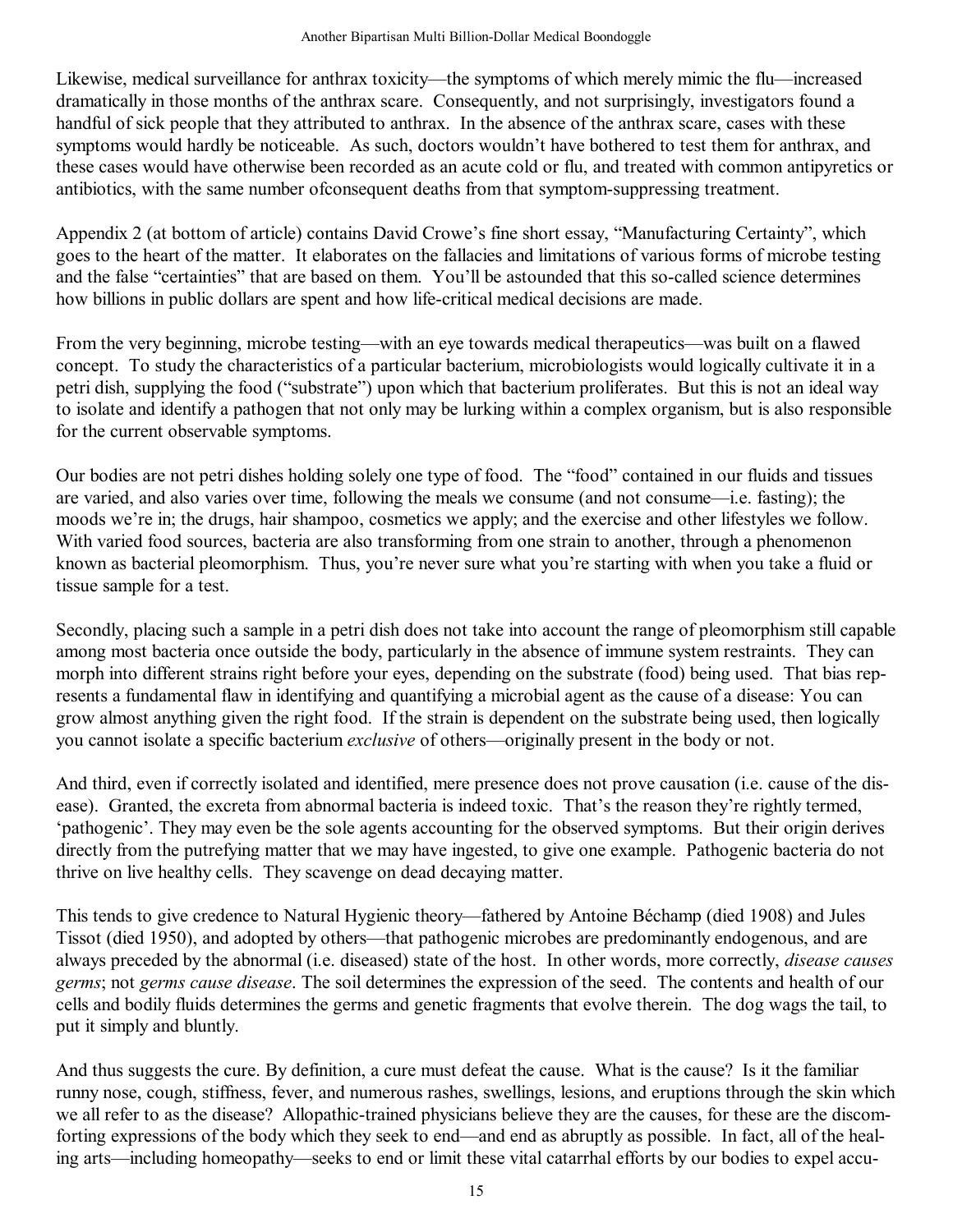mulated metabolic waste. Today, we have drugs (sub-lethal doses of poisons) which can burden our bodies sufficiently to suppress and end painful, but necessary, these eliminative crises we experience.

But Hygienic practitioners found a better way. The presence and origins of microbial life within the body is of minor importance. Their strain and possible pathogenicity is always determined by the internal environment of the host. The administration of germicides and viral disruptors is a short-term solution at best, and at worst, adds to the toxic load on the body (i.e. just more dead cells to expel in the end). Instead, the best solution is to allow the body to continue it's house-cleaning effort. The dominant idea Hygienic clinicians have used to foster elimination is to ease the load on the body during this undertaking. Since digestion requires energy and resources by organs that might otherwise be engaged in processing metabolites (food) and eliminating their end-products, not ingesting food for a period of time would be the logical solution. Indeed, fasting on distilled water has in fact saved hundreds of thousands of lives, without the risks of secondary effects caused by drugs. In addition to curing infectious diseases, it has also had success in treating acute or chronic disease. Everyone with supposed sexually transmitted diseases, to shingles, to atherosclerosis and more have benefited. Many people I know, including myself, have been cured.

#### **Weaponizing Anthrax**

Another contrivance then was that terrorists might weaponize anthrax by drying a slurry and grinding it to particles 1-5 microns in size. (The bacteria are 1 by 3 microns.) The first problem is that the gunk would dry like glue; and after grinding, it would still be glue. Even if it were washed first, the bacteria would be sticky and would dry like glue. The second problem is that bacteria do not tolerate grinding. They are as fragile as egg shells. Grinding is how they are broken apart for biochemical tests. Even if only 1% were broken, the result would be a sticky gum, not a powder; and more like 99% would be broken before getting 5 micron particles.

On eight separate occasions between 1990 and 1993, Japan's Aum Shinrikyo cult tried to spray anthrax and botulinum toxins from trucks and rooftops in Tokyo, and each time it failed. No one was infected, or at least no one died. The main reason: The terrorists had problems developing effective spray nozzles for aerosolizing the agents in the 1 to 5 micron range necessary for them to lodge in the lungs.

The lethality of such airborne attacks depends largely on the size of the particle dispersed. Particles in the 1 to 5 micron diameter deposit efficiently in the lungs, while submicron particles tend to be exhaled. Particles above 5 microns tend to become trapped in the upper respiratory tract, where higher doses are required to start an infection. Those above 20 microns in diameter tend to settle to the ground quickly and, as a result, do not travel far downwind.

Anthrax bugs can also be delivered in the form of liquid slurries. Gastrointestinal anthrax is rapidly fatal in many cases. But experts say reservoirs aren't an attractive target for terrorists, because they'd have to dump large amounts of biological agents to overcome dilution. Also, water supplies are filtered and chlorinated to kill naturally occurring microorganisms, which would neutralize anthrax and other bacteria. In fact, terrorist contamination of water supplies is extremely rare, according to a study of such cases by Jessica E. Stern, author of "Would Terrorists Turn to Poison?"

#### **How Effective are Biological Weapons ?**

Aum Shinrikyo is the only example of a terrorist group that tried a biological weapon for mass murder. The cult ended up turning to a chemical—sarin gas—to attack Tokyo subway commuters, killing 12 and hospitalizing about 1,000. In fact, threats or actual use of chemical or biological weapons account for only 52 cases out of more than 8,000 in the RAND Chronology of International Terrorism since 1968. Many are just scares.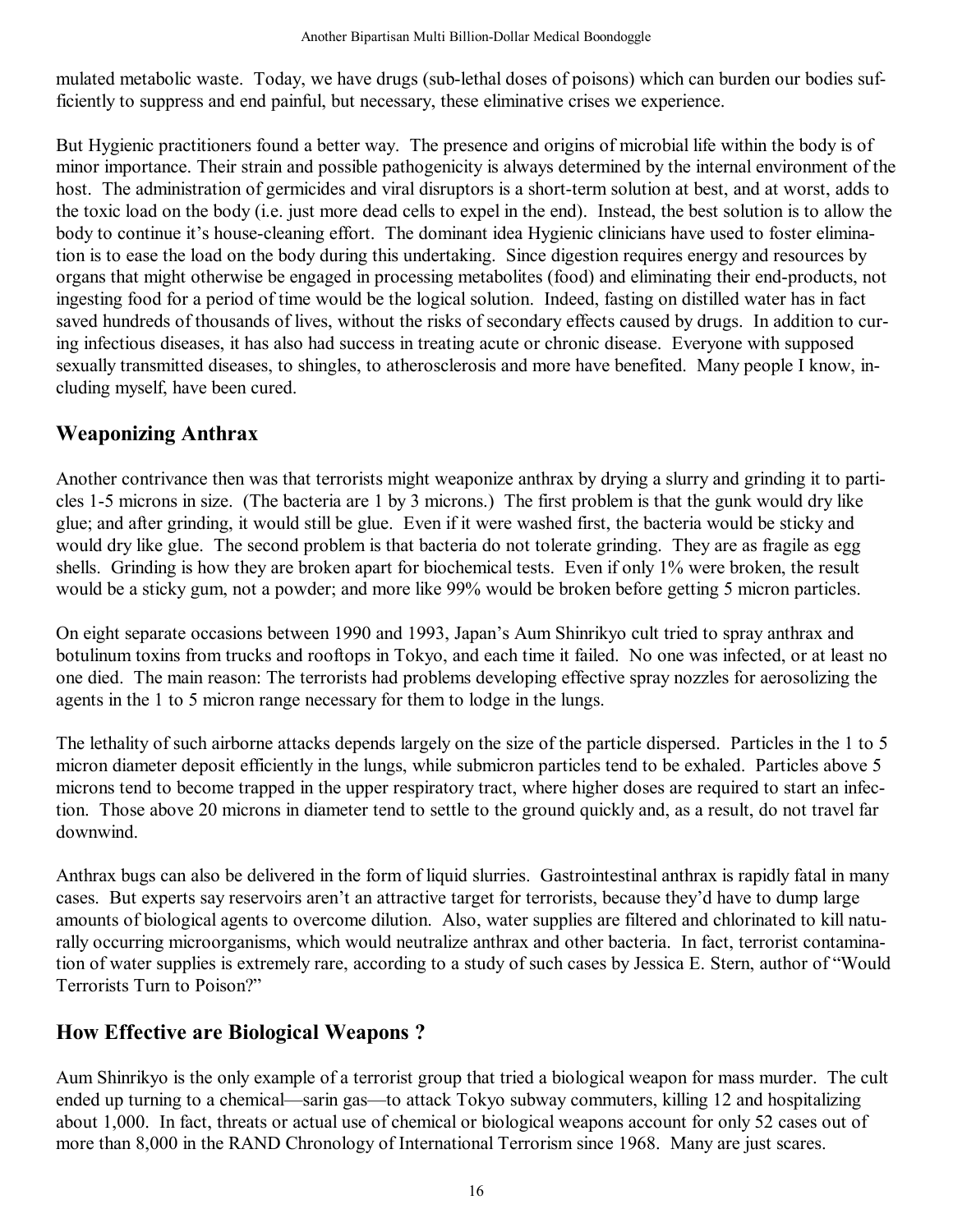Wilkening counts more than 120 anthrax hoaxes alone which have been reported in the media nationwide since October 1998.

The apocalyptic-type of fanatics want to kill as many people as possible. Radical Islamists want to achieve that too, but also wish to make a big media splash in the process. Hence, huge explosions with many dying violently and suddenly are more to their liking. By contrast, people dying slowly and quietly in hospital beds with skin rashes or bronchial conditions doesn't make the front pages.

Biological warfare generally, is a flawed concept. The only route usually considered is airborne, because bombs and missiles create the delivery system. There is no natural disease in existence which is propagated in that manner. Even the airborne diseases require close contact with the source (infected person). The reason is because wind disperses the agents too thinly, and gravity brings them down too rapidly. Increasing the quantities massively will get a few persons, but only a few. Those actually infected on a battlefield can keep on shooting and killing for at least 2 weeks, until the infection either kills them or their immune system defeats the infecting agent. Who needs two weeks of that when a chemical agent can kill and maim instantly?!

Furthermore, very few of the diseases which are mentioned as biowarfare agents are suitable for airborne dissemination. Brucellosis is not. It is disseminated through body fluids. Plague is not. It is carried by insects from the blood of one animal to another. The insects do not pick it up from the ground. Decades ago, government scientists even released airborne cholera in the NYC subway system, with no effects. The only way biological warfare agents can be used in a significant manner to create disease is to inject them into the victims.

# **"Controlled" Experiments**

And even then, mortalities are not likely caused by the biological agents themselves. Biological pathogens used in serums on test animals, for example, contain toxic preservatives and adjuvants that are injected directly into their bloodstreams—bypassing normal immune system barriers. These injected agents also contain protein growth mediums that supports the pathogenic cultures. In the absence of digestive juices in the bloodstream, they immediately start decomposing and yielding known endotoxins from normal protein putrefaction. Consequently, animals often succumb to blood toxemia or septicemia and die. Their deaths are erroneously attributed to the pathogen being tested.

Volumes have also been written showing that animals make poor medical models for human diseases. Animals react to drugs, vaccines, and chemicals very differently than humans, and also differently to other animal species. Guinea pigs die from penicillin, but they can safely eat strychnine—a deadly poison for humans, but not for monkeys. Aspirin kills cats, but sheep can swallow enormous quantities of arsenic. Poor animal models are sometimes the reason drugs are recalled from the marketplace, but only after a high enough death toll among humans is finally noticed. It all amounts to a waste of human and animal life.

There's also evidence indicating how easily stressed lab animals succumb to illnesses and die, from the poor conditions of their captivity, and the artificial food and environment they're subjected to. There may be more to the humorous one-liner than meets the eye: *"It was recently discovered that research causes cancer in rats".* These factors and more make animal studies very poor analogs to human health, and often contribute to faulty conclusions about the risk for humans from chemical toxins, and especially from biological pathogens.

Pathogenicity is also a function of the general state of health of the host, or target group. For example, the U.S. Government Bulletin, Hygienic Laboratory, No. 123, February 1921, is a series of telling experiments that were conducted by U.S. Government doctors to determine the true "contagious" character of "influenza." To achieve their objective, the experimenters subjected great numbers of volunteer Navy personnel to "exposure" by various "known methods of transmission": Ten volunteers were inoculated with secretions from the nose and throat and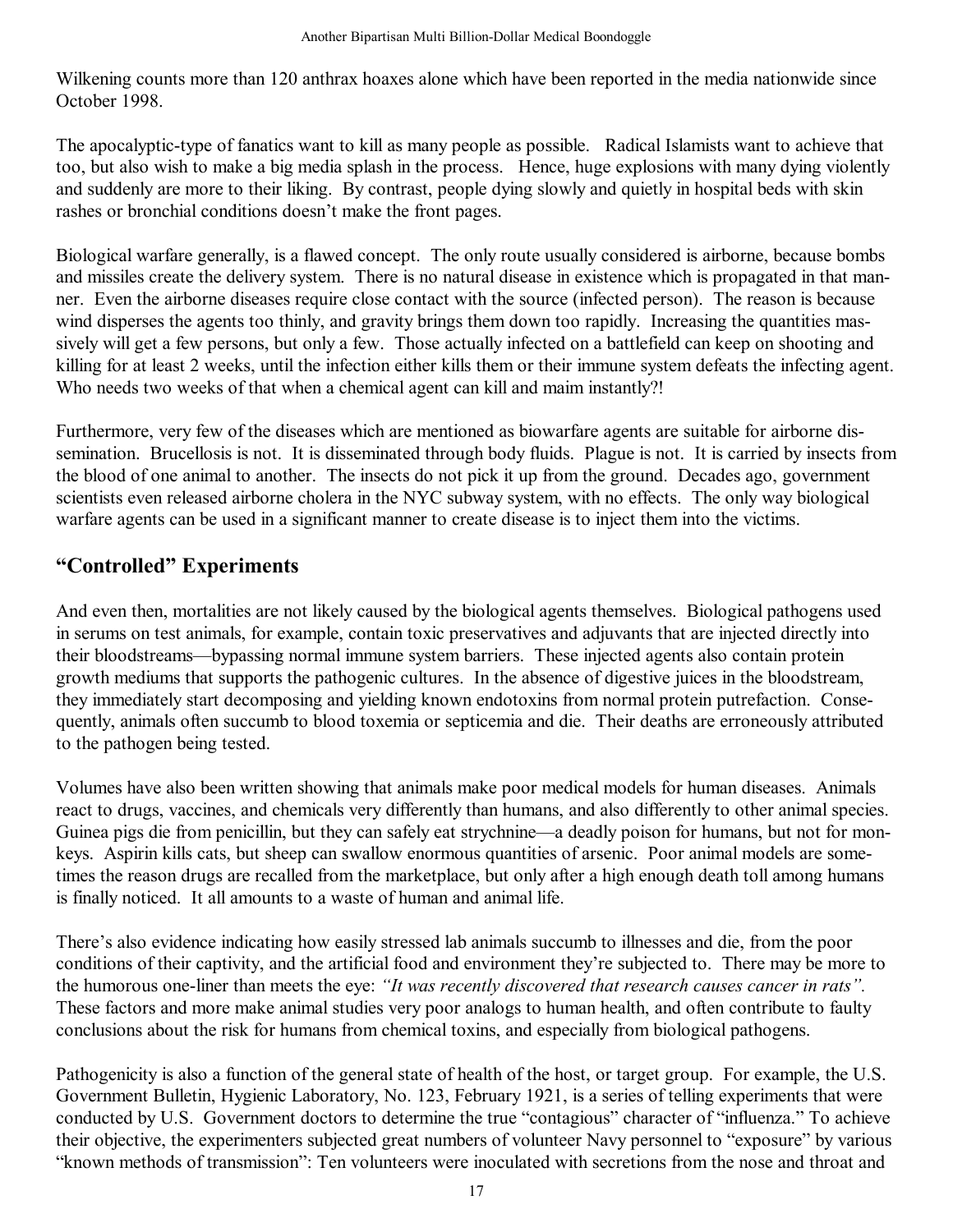with blood from typical cases of influenza. Thirty men were inoculated by spray, swab or both of the nose and throat. Ten volunteers were placed close to selected patients who had the flu and were then exposed by being coughed in the face. The exposure continued for thirty minutes. Fifty volunteers were subjected to the same procedure at another location. One hundred were sprayed and dosed with cultures of the most virulent strains of flu possible to obtain and observed for seven days. The results were: "no appreciable reactions".

In nature, under normal conditions, maintaining health depends on keeping the host and the pathogenic microbe in equilibrium. It does not merely involve the total elimination of the latter. Yet that remains the simplistic approach that influences conventional medicine today.

Renowned bacteriologist, Rene Dubös (inventor of streptomycin; 1968 Pulitzer Prize winner) wrote a great deal on the limitations of the conventional Germ Theory, and on the artificial/erroneous outcomes from laboratory experiments. In his classic, "Mirage Of Health" (1959), page 89, he wrote:

*"The ease and predictability with which Pasteur, Koch, and their followers produced disease at will in experi*mental animals seem miraculous in view of the difficulties that have so often been encountered in subsequent *attempts to produce disease in man. Their success seems incompatible with the course of natural events. The* fact of the matter is that Pasteur and Koch did not deal with natural events, but with experimental artifacts. The experimenter does not produce nature in the laboratory. He could not if he tried, for the experiment imposes limiting conditions on nature; its aims are to force nature to give answers to questions devised by man. *Every answer from nature is therefore more or less influenced by the kind of questions asked."*

"The art of the experimenter is to create models in which he can observe some properties and activities of a *factor in which he happens to be interested. Koch and Pasteur wanted to show that microorganisms could cause certain manifestations of disease. Their genius was to devise experimental situations that lent themselves* to an unequivocal illustration of their hypothesis—situations in which it was sufficient to bring the host and the parasite together to reproduce the disease. By trial and error, they selected the species of animals, the dose of the infectious agent, and the route of inoculation, which permitted the infection to evolve without fail into pro*gressive disease. Guinea pigs always develop tuberculosis if tubercle bacilli are injected into them under the* proper conditions; introduction of sufficient rabies virus under the dura of dogs always gives rise to paralytic *symptoms. Thus, by the skillful selection of experimental systems, Pasteur, Koch, and their followers succeeded* in minimizing in their tests the influence of factors that might have obscured the activity of the infectious agents *they wanted to study. This experimental approach has been extremely effective for the discovery of agents of* disease and for the study of some of their properties. But it has led by necessity to the neglect, and indeed has often delayed the recognition, of the many other factors that play a part in the causation of disease under *conditions prevailing in the natural world—for example, the physiological status of the infected individual and the impact of the environment in which he lives."*

#### **The Bias of the Profession**

Since allopathic trained people run the health bureaucracies, every inflammatory (catarrhal) symptom of bodily elimination is assumed to be an infectious disease. All evidence of malnourishment, toxemia, or a toxicological agent is dismissed in favor of a microbiological agent—which are plentiful and are readily available candidates to blame. For the public health investigator, obscurity comes with the former. But the latter will accompany research grants, a published article in a leading journal, medical awards, recognition and prestige, and profits from patentable test kits, techniques for growing the strains, treatments or vaccines. And of course, blaming a microbial agent (as opposed to a chemical toxin) for a disease will always engender importance to the institutions involved with infectious disease, and make the public feel dependent upon their expertise, products, services, and technical counsel.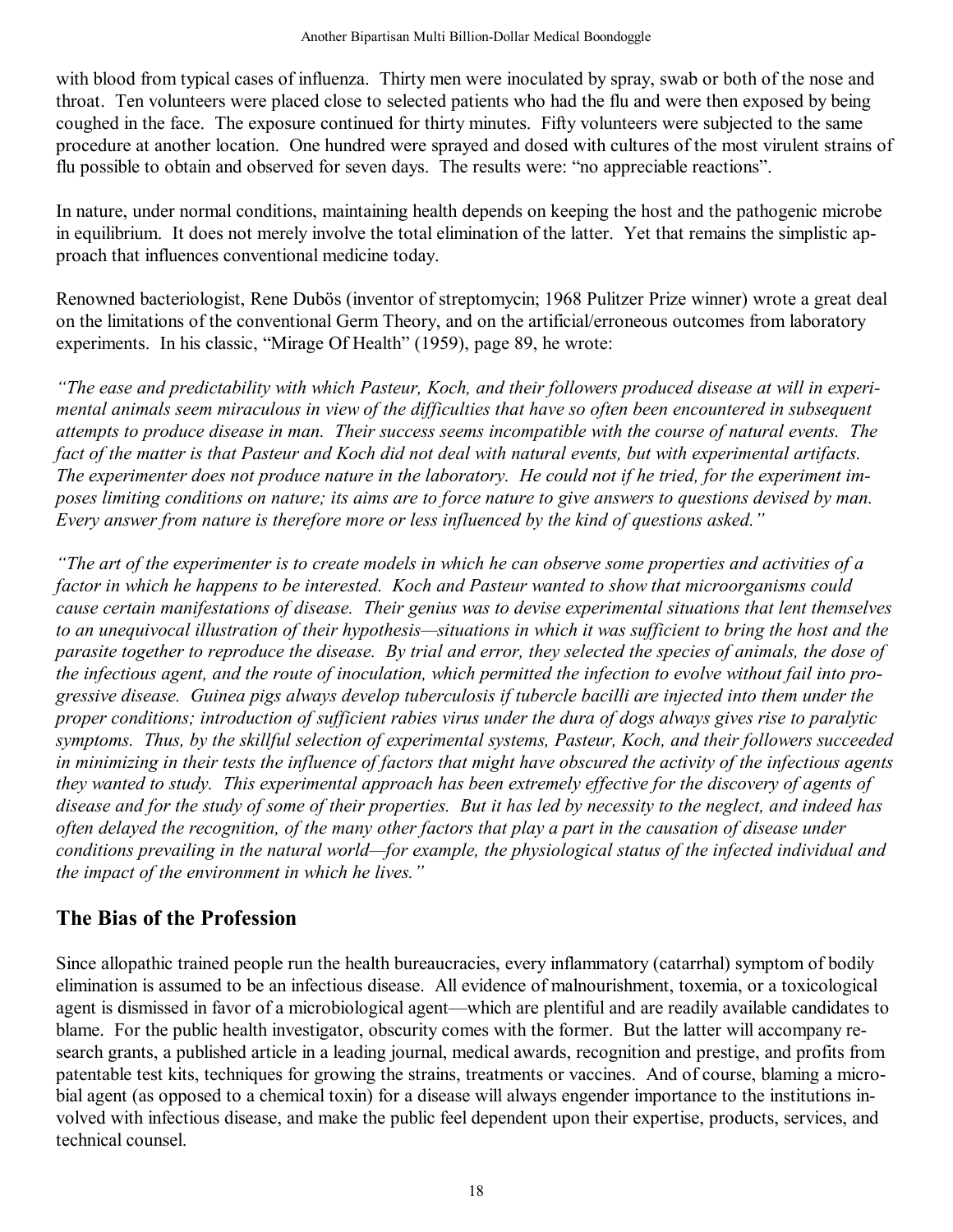Therefore, the bias in favor of attributing cause to microbiological agents rather than toxicological chemicals is too great to ignore, and high time it's openly acknowledged. "Appendix 1" contains a short list of this historic bias, and the tragic consequences of it.

#### **Reality: a "Problem" for Biologists**

While anthrax spores are resistant to heat and dryness, they're no match for rain. A downpour would wash most of them out of the air, where they'd become relatively harmless. Also, humidity and ultraviolet light decay the bugs. So does oxygen. Anthrax and botulinum spores multiply only in the absence of oxygen.

These problems and more ranks anthrax and other biological agents as very poor battlefield weapons. Uncontrolled variables as wind direction, lengthy duration between infection and death, and all the rest makes biologicals much more inferior as weapons than are chemical agents, which can at least kill immediately and are more resilient to weather and decompose more slowly. It is therefore rank stupidity to subject soldiers heading to the battlefield with the debilitating and crippling effects of vaccines for small pox, or anti-toxins for botulism, anthrax, and other biological agents. Those who can make it onto the battlefield after all that are still not left in optimum health to deal with the rigors of fighting in a war.

Another aspect beyond normal biodegradability, is the "problem" of bacterial Pleomorphism. Rod-shaped anthrax bacillus, for example, can literally transform into the spherical coccus from exposure to ultraviolet light. Pleomorphism refers to the transformation of one distinct strain of bacteria into other strains within a single life cycle. For example, the virulent tubercle bacillus could be made to degenerate into harmless non "acid-fast" cocci, and then into "diphtheroid" coccobacilli, just by altering their food or environment. This bacteriological phenomenon was observed throughout the history of bacteriology by the noted biologists Antone Bechamp, Altman, Cohn, DeBarry, Dienkowski, Fremy, Galippe, Lankester, Koch, Kurth, Manwaring, Nagelli, Portier, Rosenow, Serval, Zops, Metchnikoff, J.Tissot, Raymond Rife, and currently, Gaston Nessons.

Since all strains of bacteria can potentially share all bacterial genes, then strictly speaking, there are no fixed species in the bacterial world. According to Canadian bacteriologists, Sorin Sonea and Maurice Panisset (The New Bacteriology. Boston:Jones & Bartlett, 1983), all bacteria are one organism, one entity capable of genetic engineering themselves on a planetary scale.

"Fixed species of bacteria" is the fundamental precept of the biomedical model of specific etiology of disease (classifying a specific germ as the singular causative agent of a specific disease). Stability of the strain is also essential for it is to be effective bioweapon. But Pleomorphism implies that conventional infectious disease theory is based upon a faulty construct. Indeed, highly processed and concentrated biological pathogens aside, in the natural environment, the prior state of health of the host will usually determine the virulence of any natural exposure.

#### **The History of Anthrax**

Finally, the mythos of anthrax originates with Louis Pasteur—a self-promoter who helped orchestrate the anthrax fables. The following story is not found in the movies and popular fiction about Pasteur, but it's one of many found in "Bechamp or Pasteur" (©1923 Ethel Douglas Thompsom) and other books on the history of medicine.

To boast the claimed efficacy of his anthrax vaccine, Pasteur held a public demonstration at Melun, France in 1881. "Pasteur's assistants injected his formula into 25 sheep, left another 25 unprotected and then injected all 50 with virulent anthrax bacteria. He triumphed; only the vaccinated sheep survived," writes Lawrence K. Altman, M.D., in his article on Pasteur in the Science section of The New York Times, (5/16/95).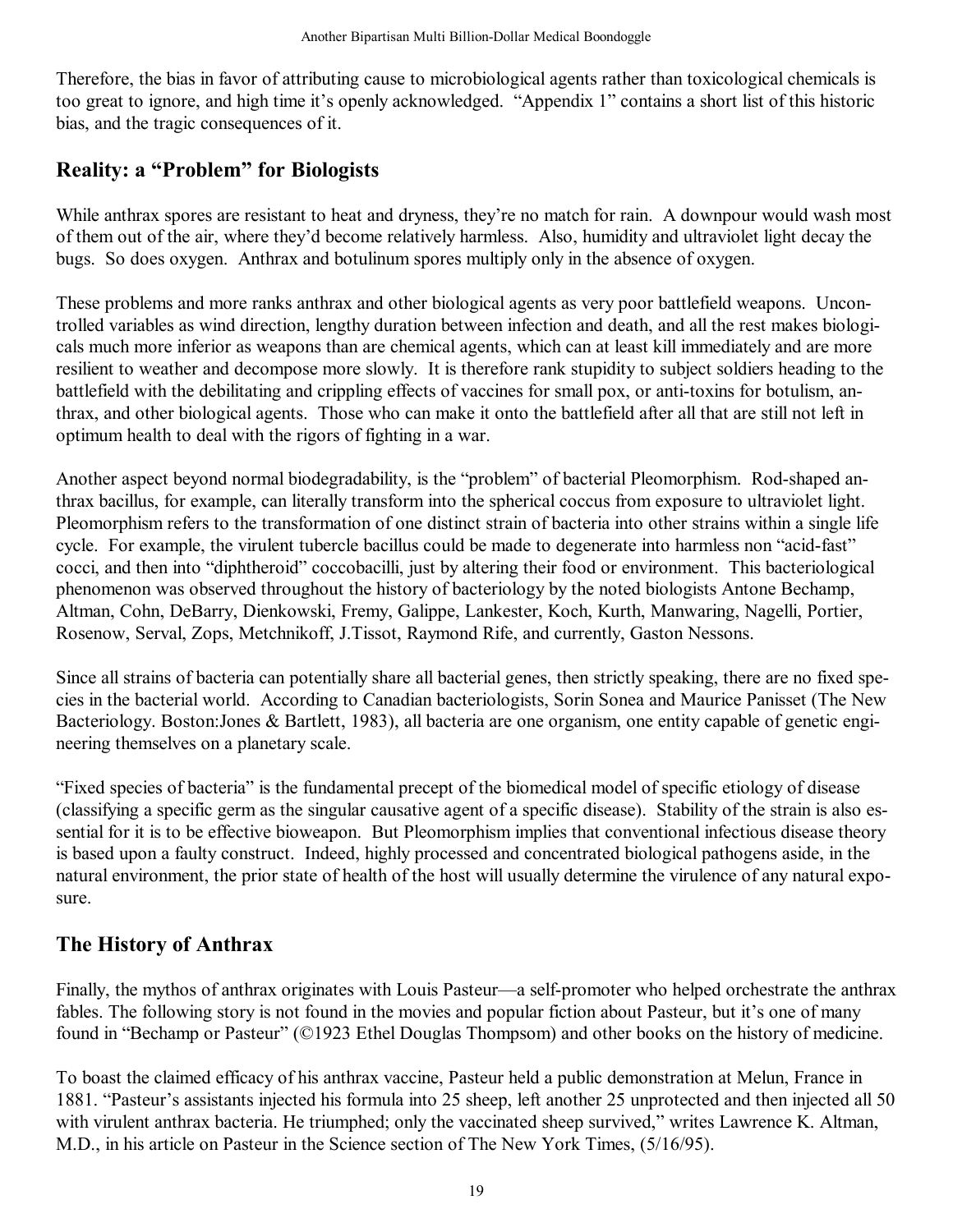The "Miracle of Melun," as Paul DeKruif refers to it, was a grand personal triumph for Pasteur. It was accomplished in front of a vast throng of people comprising not only farmers and veterinarians, but councillors, senators, and other dignitaries-VIP's who only exhibited themselves to the public at the weddings and funerals of royalty. France called Pasteur her "greatest son" and conferred on him the Grand Cordon of the Legion of Honor. Paul DeKruif writes: "…agricultural societies, horse-doctors, poor farmers whose fields were cursed with the poisonous virus of anthrax—all sent telegrams begging him for thousands of doses of the life-saving vaccine…"

However, it began to appear that "The Miracle of Melun" was no miracle at all, and that the vaccine was a killer. DeKruif writes, "Gradually, it was hardly a year after the miracle of Melun disturbing letters began to pile up on his desk; complaints from a dozen towns of France and from places in Hungary. Sheep were dying from anthrax—not the natural anthrax they had picked up in dangerous fields—but anthrax they had got [sic] from those vaccines that were meant to save them!"

The Hungarian government was so alarmed by the devastation wrought by Pasteur's anthrax vaccine that it strickly forbid its use, and the Sanitary Commission of the Hungarian Government in 1881issued a scathing report which stated in part: "The worst diseases, pneumonia, catarrhal fever, etc., have exclusively struck down the animals subjected to injection. It follows from this that the Pasteur inoculation tends to accelerate the action of certain latent diseases and to hasten the mortal issue of other grave affections."

The complaints against the anthrax vaccine became so numerous and from so many different quarters that Pasteur's biographer wrote that he dreaded opening his letters and "shut his ears to snickers that sounded from around corners." He tells that the most cruel blow came "from the laboratory of that nasty little German Koch [Robert Koch] in Berlin," who sent "a cold, terribly exact scientific report," which "ripped the practicalness of the anthrax vaccine to tatters."

#### **Conclusion**:

The threat of bioterrorism and lethality of biowarfare is exaggerated through a combination of ignorance, propaganda, and inordinate fears of infectious disease. Researchers, who should know better and often do, are paid to study the subject, so they don't admit the futility of it. And people without medical backgrounds don't feel qualified to evaluate false claims. During the anthrax scares following 9-11, I recall there were some biowarfare experts that tried to be candid about the low level of threat that anthrax posed. However, CDC and other health officials had grossly overstated the threat. They want the public to be frightened enough of microbial pathogens to: (1) acquiesce to increased public funding for basic medical research, treatments and prophylactics, (2) value the role of infectious disease "experts" and elevate their status in society, and (3) validate their simplistic disease paradigm (germ=disease; drug=cure; vaccine=prevention) into which the medical profession has invested so much, and relies upon to sustain public perception of their importance. A fearful public dependent on medical salvation is what sustains the biomedical complex. In the distant past, fear of our mortality sustained the dominant religious institutions of their day. Modern medicine has supplanted religion, with a belief system just as powerful.

One cannot assess the efficacy of Project Bioshield in a vacuum. This article explored some of the critical backdrop issues: a realistic assessment of the threat that biological weapons actually pose; the motives and machinations of the biomedical industry; and the flaws and (past) failures in financing the attendant vaccination campaigns. ——— END ———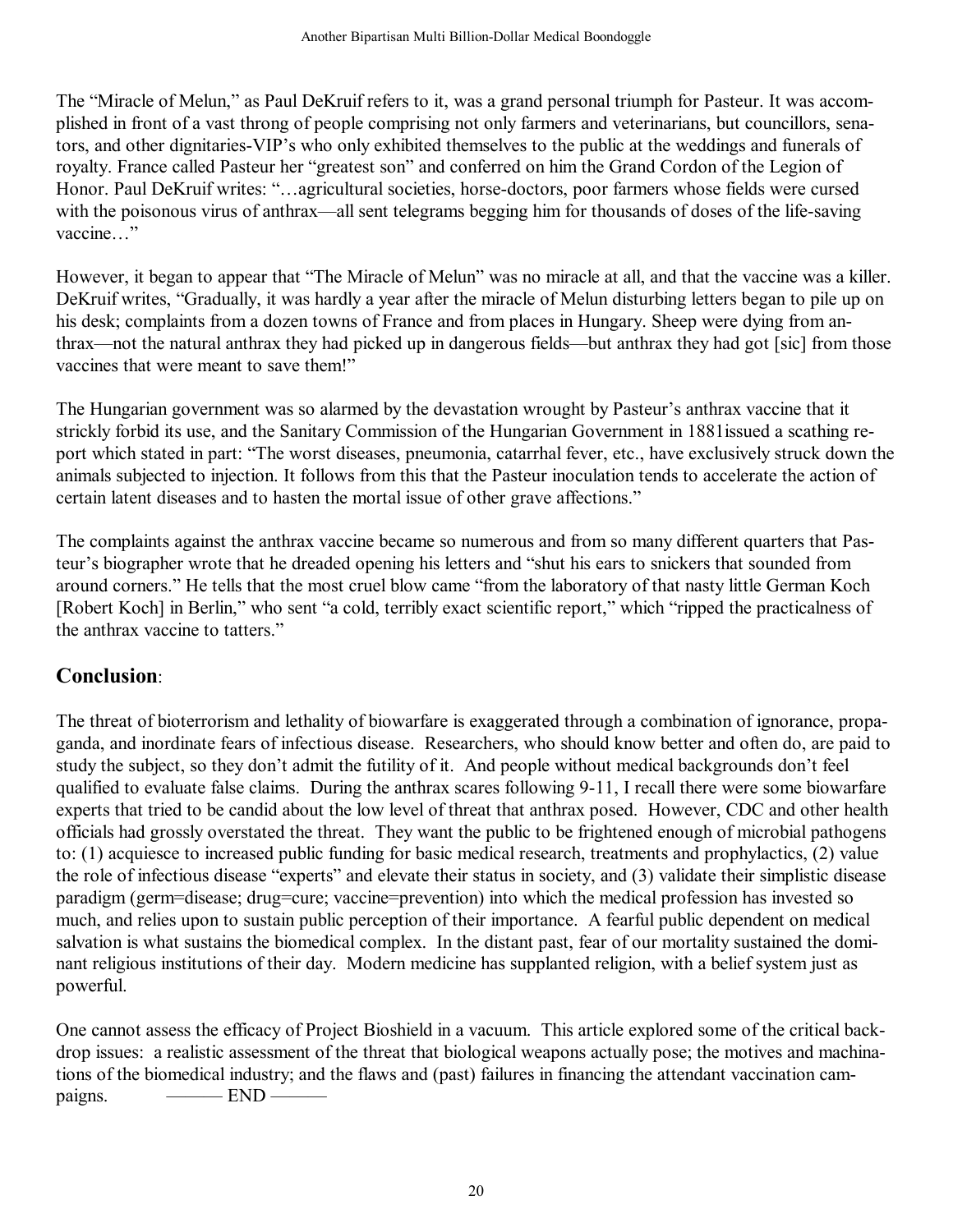AUTHOR'S POSTSCRIPT: Technical information in the "weaponizing Anthrax" section were based on Paul Sperry's Worldnetdaily.com article, and Gary Novak's website, "www.whatreallyhappened.com".

APPENDIX 1 — From Peter Duesberg's "Inventing The AIDS Virus" (Regnery, 1996):

Thousands of lives have been sacrificed due to the bias in favor infectious disease theory. The following are some examples:

—Scurvy was thought to be a microbial disease in the 19th Century, before it was found to be a Vitamin C deficiency.

—The high mortality of the Spanish Flu pandemic of 1918-19 was thought to be a contagious disease. Dr. Roger Cunningham isolated the gene fragment, hemophilus Influenza from secretions of the sick. Instead of being contagious, this microbe is a normal inhabitant of our upper respiratory tract that flourishes after we get ill; not before.

—The U.S. Public Health Service insisted for over 10 years in the 1920s that pellagra was infectious, rather than a vitamin B deficiency as had been proposed by Joseph Goldberger (Bailey, 1968).

—Tertiary syphilis is commonly blamed on treponemes, but is probably due to a combination of treponemes and long-term mercury and arsenic treatments used prior to penicillin, or merely to these treatments alone (Brandt, 1988; Fry, 1989).

—"Unconventional" viruses were blamed for neurological diseases like Kreutzfeld-Jacob's disease, Alzheimer's disease and kuru (Gajdusek, 1977). The now extinct kuru was probably a genetic disorder that affected just one tribe of natives from New Guinea (Duesberg and Schwartz, 1992). Although a Nobel Prize was given for this theory, the viruses never materialized and an unconventional protein, termed "prion," is now blamed for some of these diseases (Evans, 1989c; Duesberg and Schwartz, 1992).

—Shortly after this incident, a virus was also blamed for a fatal epidemic—the SMON epidemic—of neuropathy, including blinding, that started in the 1960s in Japan, but it turned out later to be caused by the prescription drug clioquinol (Enterovioform, Ciba-Geigy) (Kono, 1975; Shigematsu *et al*., 1975).

—In 1976 the CDC blamed an outbreak of pneumonia at a convention of Legionnaires on a "new" microbe, without giving consideration to toxins. Since the "Legionnaire's disease" did not spread after the convention and the "Legionnaires bacillus" proved to be ubiquitous, it was later concluded that "CDC epidemiologists must in the future take toxins into account from the start" (Culliton, 1976). The Legionnaire's disease fiasco is in fact the probable reason that the CDC initially took toxins into account as the cause of AIDS (Oppenheimer; 1992)."

—"The pursuit of harmless viruses as causes of human cancer, supported since 1971 by the Virus-Cancer Program of the National Cancer Institute's War On Cancer, was also inspired by indiscouragable faith in the germ theory (Greenberg, 1986; Duesberg, 1987; Shorter, 1987; Anderson, '99'; Editorial, '99'; Duesberg and Schwartz, 1992).

—It was claimed in the 1960s that the rare Burkitt's lymphoma was caused by the ubiquitous Epstein-Barr virus, 15 years after infection (Evans, 1989c). But the lymphoma is now accepted to be non-viral and attributed to a chromosome rearrangement (Duesberg and Schwartz, 1992).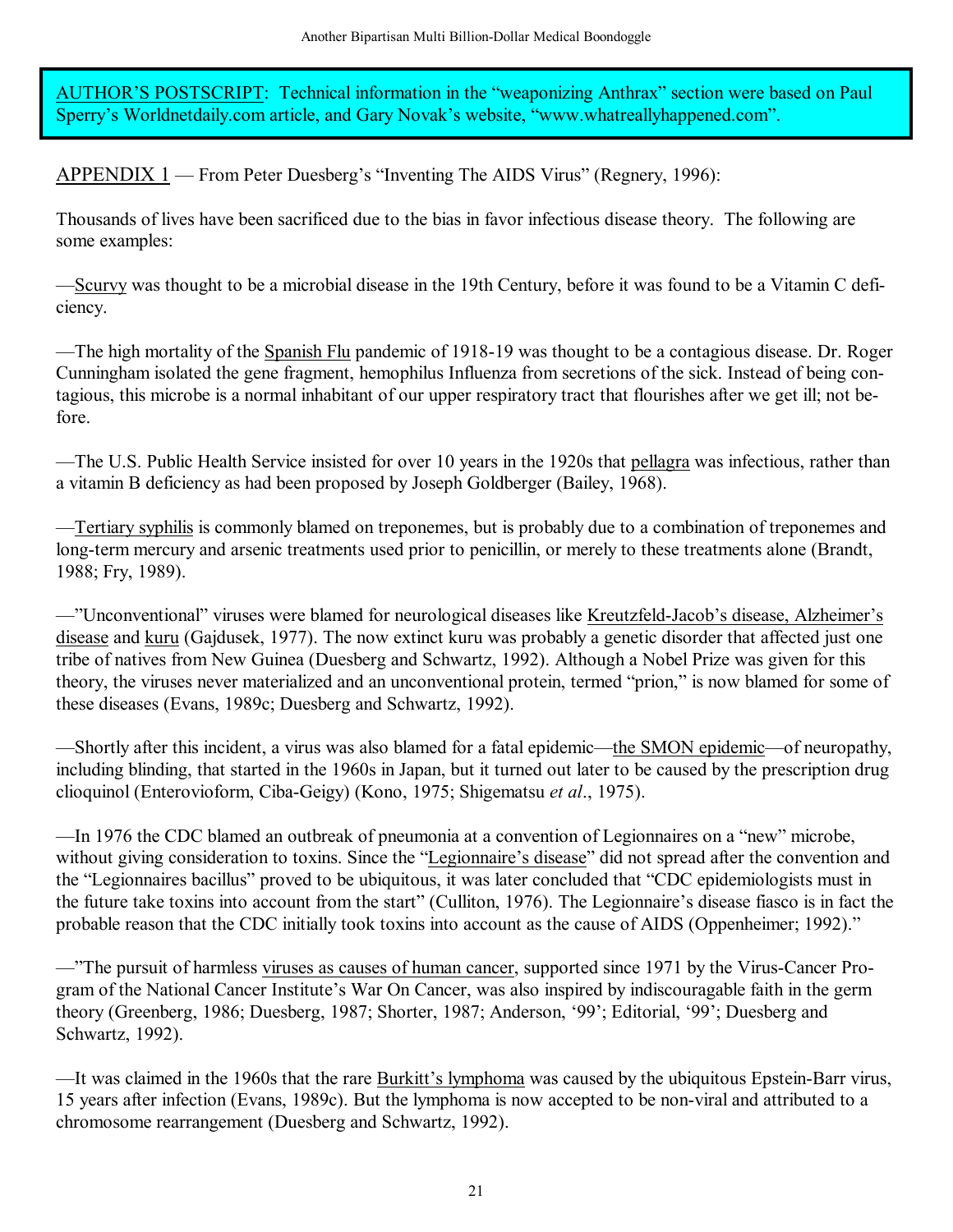—Further, it was claimed that noncontagious cervical cancer is caused by the widespread herpes virus in the 1970s, and by the widespread papilloma virus in the 1980s—but in each case cancer would occur only 30 to 40 years after infection (Evans, 1989c). Noninfectious causes like chromosome abnormalities, possibly induced by smoking, have since been considered or reconsidered (Duesberg and Schwartz, 1992).

—In addition, Ubiquitous hepatitis virus was proposed in the 1960s to cause regional adult hepatomas 50 years (!) after infection (Evans, 1989c). In the 1980s the rare, but widely distributed, human retrovirus HTLV-I was claimed to cause regional adult T-cell leukemias (Blattner, 1990). Yet the leukemias would only appear at advanced age, after "latent periods" of up to 55 years, the age when these "adult" leukemias appear spontaneously (Evans, 1989c; Blattner; 1990; Duesberg and Schwartz, 1992).

APPENDIX 2 — Reprinted with permission of author and copyright holder.

## MANUFACTURING CERTAINTY By David Crowe June 23, 2003

ALSO AVAILABLE TO READ AT ANY ONE OF THESE LINKS: http://davidcrowe.ca/SciHealthEnv/ManufCertainty.html http://www.questionsquestions.net/docs04/0725 hiv sars test.html http://www.aliveandwell.org/html/questioning/manufacturing\_certainty.html http://www.virizen.net/htm/671.html http://www.vaccinationnews.com/DailyNews/2003/June/23/ManufacturingCertainty23.htm

"Tests indicate that you have a 90% chance of being infected with a deadly virus. There is a 50% probability that it will cause disease within the next 10 years, and a possibility that it never will. If you take the drugs that I offer, there is a significant risk that you will experience a great decline in your quality of life, and a possibility *that the drugs will kill you*."

Although it might be the truth, you are unlikely to hear a doctor saying this, because neither the doctor nor the patient can deal with the uncertainty that it admits.

Technology is the practical application of science, and one of the major distinctions is its need for certainty. Studying semiconductor physics can be a beautiful thing, but it remains pure science until a discovery results in products that can be reliably manufactured and used. Biological systems, especially human beings, are far more complex and less predictable than inorganic systems. Medicine, being the practical application (technology) of human biologic science, requires a high degree of certainty before new discoveries can be applied.

Unfortunately, a feeling of certainty can be manufactured, and there are many motivations to do so.

On October 12, 2001, a CDC scientist phoned then mayor of New York City, Rudolph Giuliani, to tell him that, "with a high degree of probability", a sample of skin from an NBC employee in Manhattan was positive for cutaneous anthrax. The CDC scientist had this confidence, because he had confidence in a test that a colleague had previously developed. But this was not good enough for Giuliani. "Don't give me that stuff. Is it anthrax or not?" An unqualified "Yes" from the CDC scientist kicked off the anthrax crisis in New York City. [Altman, 2001]

A "No," under the circumstances, would have been almost impossible. The consequences for the CDC and Giuliani, if others had later confirmed anthrax, would have been devastating to their careers. While reporters might have questioned the accuracy of a "No," there was not a whisper of dissent on the "Yes."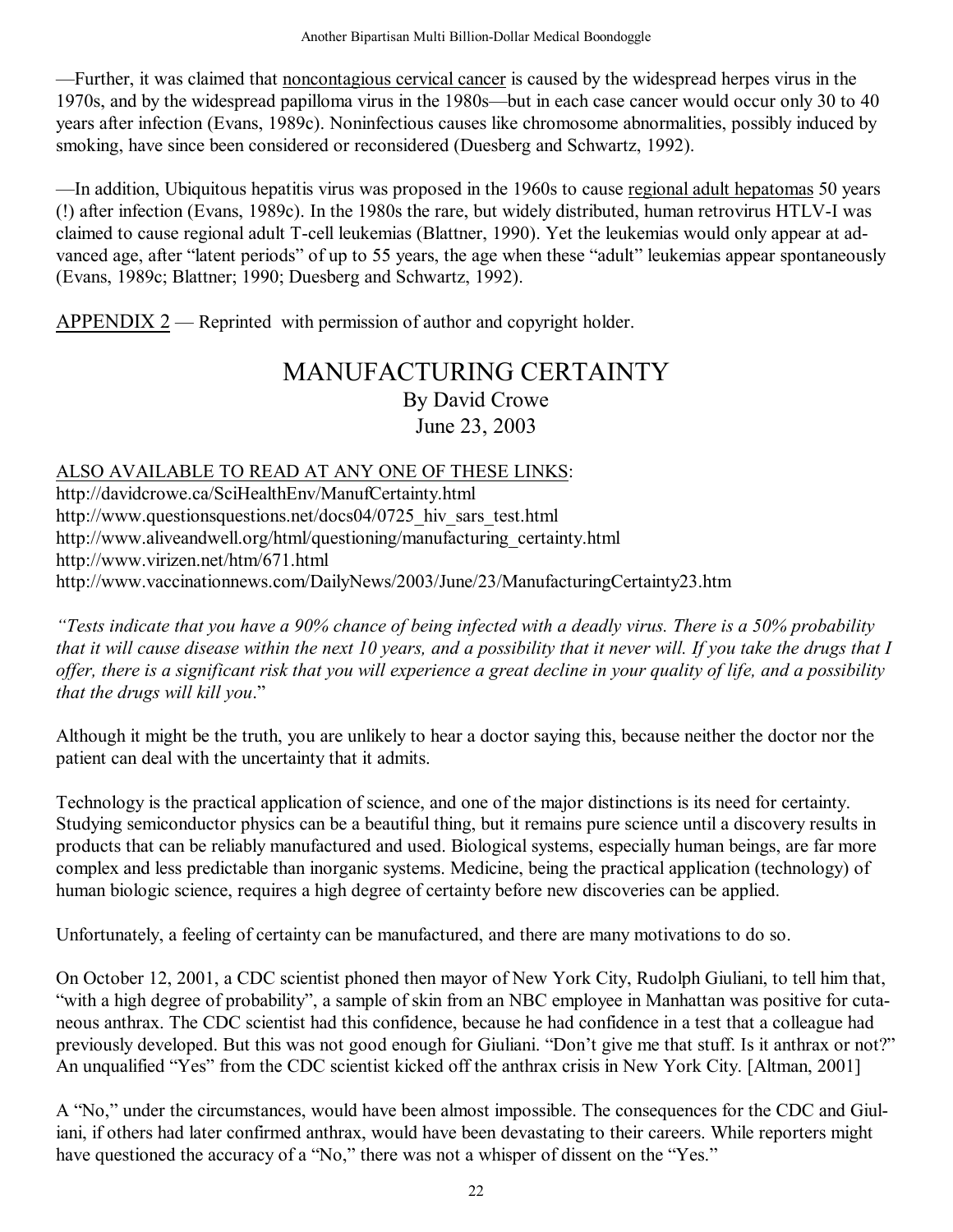Medical tests are a common way to manufacture certainty. A test usually measures a 'surrogate marker' for a condition, something that is otherwise invisible, or at least much more difficult, expensive and time consuming to find directly. A nicely packaged test can instill confidence and, in a sense, create a disease when a positive test result is accepted without any symptoms being present.

An HIV test is perhaps the best example. A positive test is devastating to most people, particularly those who are outside the traditional risk groups and completely unprepared. Feelings of doom come, not surprisingly, even to those who are perfectly healthy at the time of the test [Gala, 1992].

Desperate feelings lead to desperate actions, and, for HIV, the desperate action is to take AIDS medications. Antiviral drugs have fatal side effects, and even those who avoid that are likely to experience a destruction of their quality of life, even if they were completely healthy at the time of the test [Goodman, 2002].

Obviously, the doctor and patient must feel certain that tests are accurate. If the patient was told that there was only a 90% certainty that the test was accurate they might be much less likely to take medications carrying such risks.

The almost universal impression among scientists, the media, governments and the general public that HIV tests are accurate enough to stake your life on is, strangely enough, so strong because there is no absolute measure against which the tests can be validated. Instead of accepting this as uncertainty over whether the tests are meaningful, it is accepted as lack of proof that they are not highly accurate.

All that Robert Gallo's and Luc Montagnier's research teams found was a high correlation between their antibody tests and AIDS. People with AIDS had a high probability (88% in the case of Gallo [Sarngadharan, 1984]) of testing positive, and people without AIDS had a very low probability of testing positive. A huge conceptual leap over a chasm of uncertainty was to conclude from this evidence that a positive test in a healthy person proved they had a condition that would inevitably kill them.

The science of HIV testing has progressed since then, but only in technological ways (such as the use of monoclonal antibodies); the original logical uncertainties still exist. Almost every scientific paper concerning HIV tests still uses antibody tests as the "gold standard." This is unusual because antibody tests, even if one ignores the possibility of cross reactions, can only prove past exposure to a virus, not current infection.

HIV antigen tests, which are more direct, are only positive in about half the people who are HIV-antibody positive [McKinney, 1991; Semple, 1991]. This finding is explained away through an immune reaction which masks the antigen. But, this implies that the HIV infection is conquered, which is not compatible with the notion that HIV infection is incurable. Virus cultivation, often erroneously called 'isolation' is an even older method than antibody testing for HIV, but apart from being time consuming, expensive and difficult to perform, it also is negative quite frequently, and a positive antibody test usually trumps a negative culture [Layon, 1986] (and viceversa [Eur Coll, 1991; Imagawa, 1989]).

The major new test since the early days of AIDS is the Polymerase Chain Reaction, often called 'viral load' when used for HIV tests. This also takes a back seat to antibody tests [Roche, 1996], likely because it is so ultrasensitive that the risk of a false positive is high. Furthermore, detecting a snippet of genetic material (RNA or DNA, depending on the type of test) does not prove that the entire genome is present, and obviously does not prove that infectious virus particles are present. This test is particularly uncertain because the genetic material does not come from purified virus. Even accepting the test's ability to specifically detect HIV DNA or RNA, one research team estimated that only one infectious virus particle was present for every 60,000 measured by viral load! [Piatak, 1993; Roche, 1996]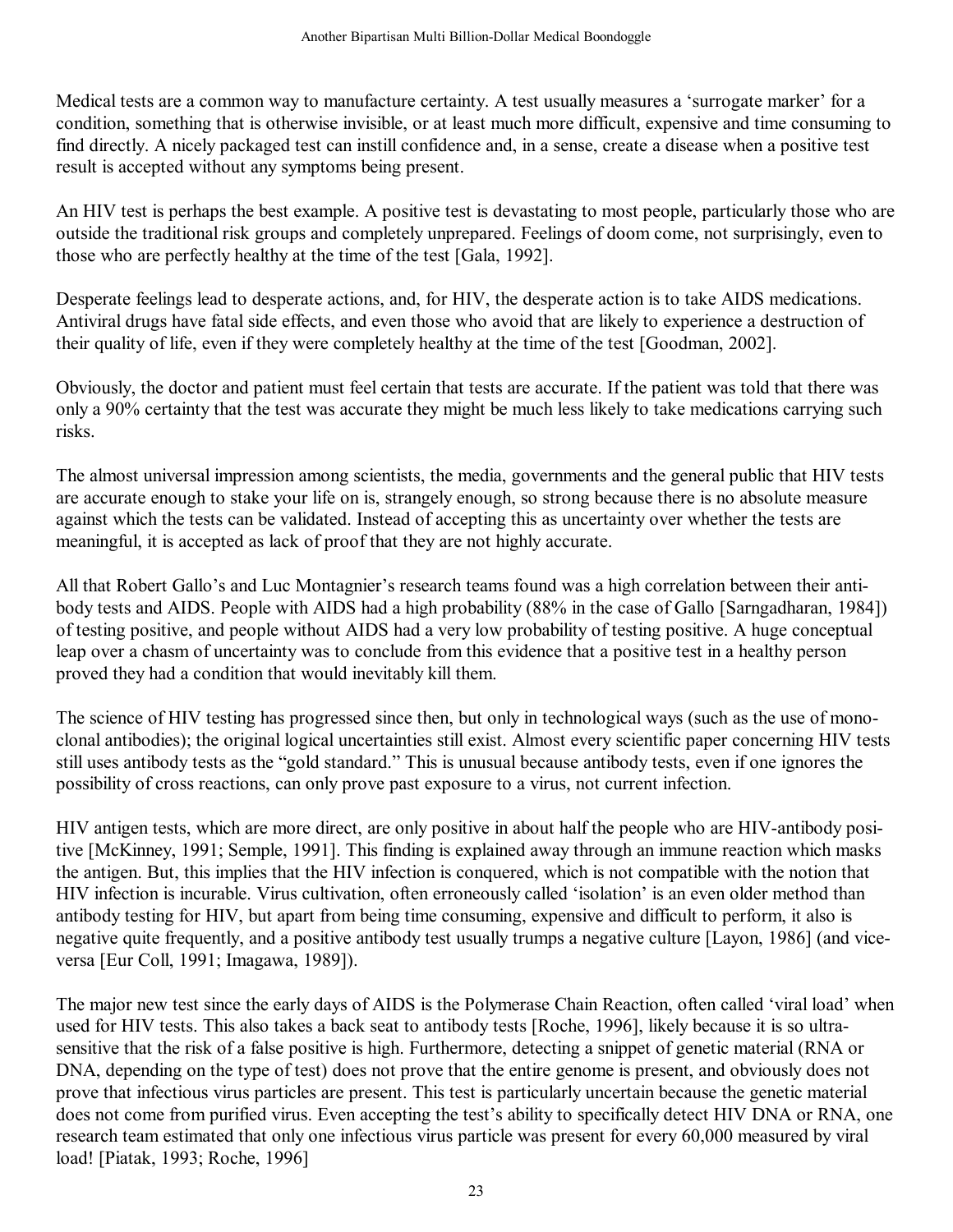All HIV tests are indirect, even virus 'isolation' by culturing. Consequently, some 'gold standard' is necessary to validate them [Cleary, 1987; Abbott, 1997; Meyer, 1987; Daar, 2001; Papadopulos, 2003]. The only standard that is reasonable for a virus is actual purification direct from body fluids of people who are HIV infected and the inability to purify from people who are not. Virus purification would allow the proper characterization of the virus, so that antigens, antibodies, DNA and RNA that are generally believed to be from HIV could be proven to be from HIV (or not).

Without a 'gold standard' for HIV infection the only way to validate the test is by repeating the test or by comparing it against different (also unvalidated) tests. This can establish the reproducibility of the test, but not its specificity (ability to react with the target and therefore avoid false positives) or sensitivity (ability to react to cases of infection and therefore avoid false negatives).

US army researchers claimed that the specificity of HIV antibody tests was only 1 false positive out of 135,187 tests [Burke, 1988]. However, although they claimed to have established a high specificity for antibody tests, they were actually verifying only reproducibility, and the researchers did not actually prove that the 15 people from this low risk population who were deemed to have had true positive tests actually had the virus in them.

Modern diseases that are blamed on a virus are often little more than the test because the disease can exist without clinical symptoms. There is an average of 10 years between becoming HIV positive and the first signs of AIDS in both rich countries [Munoz, 1995] and poor [Morgan, 2002]. In that time the HIV test is the only sign that anything is wrong. Worse yet, a low CD4 cell count test can result, in the United States, in a diagnosis of AIDS (not just HIV infection), again without any clinical symptoms. But even without symptoms a diagnosis of HIV infection or AIDS will still often result in treatment because of everyone's confidence in the tests.

Other viral diseases might not have a long incubation period, but the test still plays the prime role in defining the condition. West Nile disease, for example, is associated with no illness in the majority of people who test positive, and serious illness in only about 1 out of 150 [Petersen, 2002]. The symptoms, when they do occur, are indistinguishable from many other viral diseases [CDC, 2002]. This has not resulted in a call to question the accuracy of the tests. Instead, the certainty that any symptoms found along with a positive test are due to the virus is so great that when the symptoms are uncharacteristic scientists want to add them to the definition, rather than to ask whether the tests are accurate and whether presence of a virus is proof of pathogenicity [Glass, 2002; Leis, 2002]

One of the strange phenomena with HIV and AIDS science was overwhelming feeling of certainty that crept over scientists in the mid-1980's. Only 3.4% of papers in 1984 associated a reference to Gallo's original 1984 papers on HIV (HTLV-III) with "explicit and unqualified" assertions that HIV caused AIDS but this increased to 25% in 1985 and 62% in 1986, even when these papers were referenced alone. [Epstein, 1996]

Kary Mullis, who received the 1993 Nobel for Chemistry (ironically because of his invention of the Polymerase Chain Reaction) has asked many scientists for a set of references that constitute proof that HIV causes AIDS [Duesberg, 1996] and has not yet received them. Yet, even without this proof being written down in a scientific paper, certainty still reigns.

SARS illustrates how quickly researchers can manufacture certainty today. The mainstream media (which claim to be "responsible") have ensured us that everyone knows SARS is caused by a Coronavirus. Reports from Dr. Frank Plummer, one of Canada's top virologist, that a diminishing percentage of patients (30% by mid-April) are testing positive do not dissuade them from this belief [Altman, 2003]. Everyone knows that there is no possible explanation for all the patients having some connection with the original cases other than an infectious agent, even though for some outbreaks there was no solid connection, and tautologically, the epidemiologic connection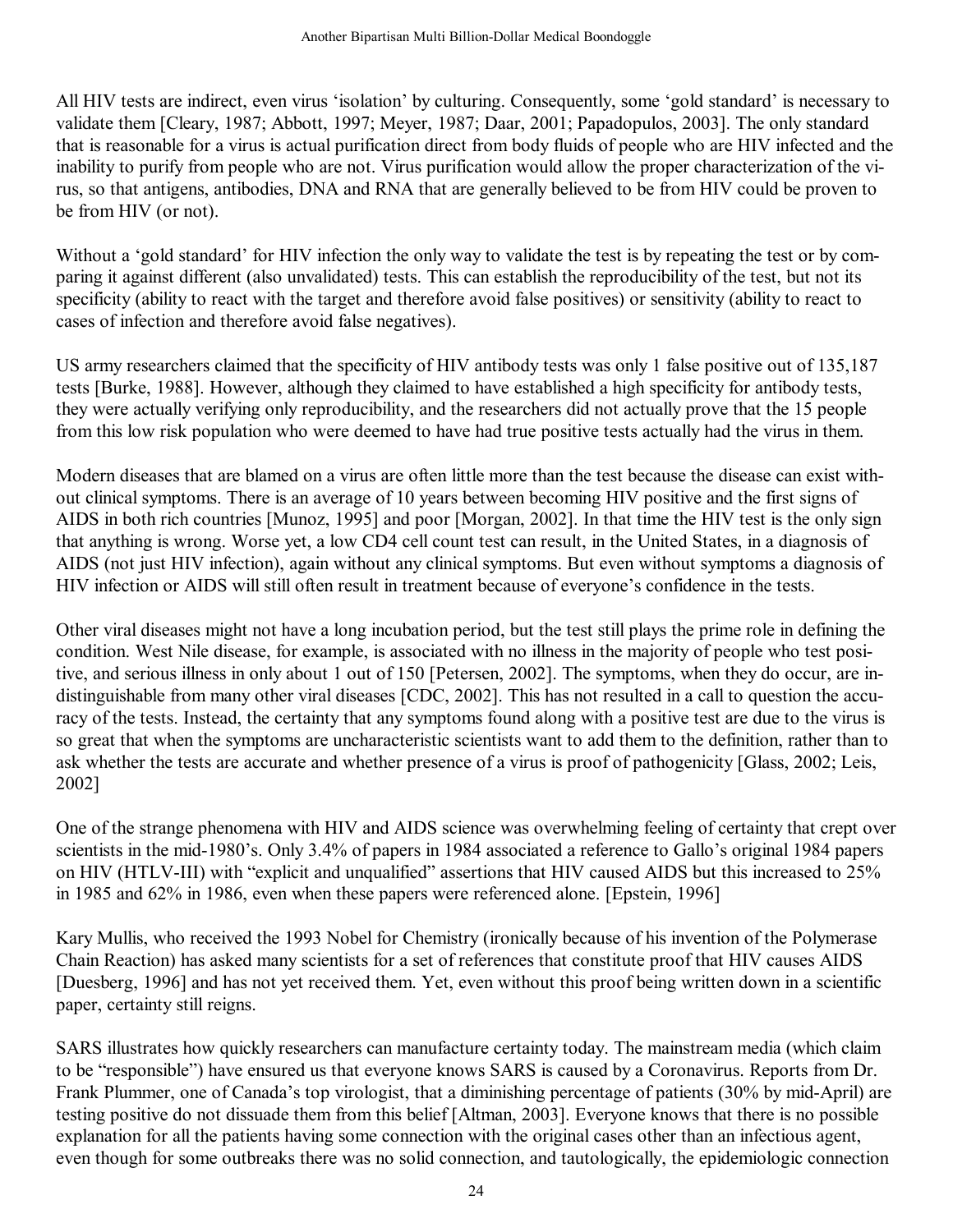is supposed to be present before diagnosing SARS (as opposed to some other disease with similar symptoms). And, everyone also knows that there is no other explanation for the severity of the disease, certainly not the new phenomenon of aggressive prescription of steroids and the antiviral ribavirin that occurred as the fear of the outbreak spread [Koren, 2003].

What HIV/AIDS science took two years to do, SARS science took only two months to accomplish. I predict that a Coronavirus test will soon become part of the SARS case definition, which will immediately create a 100% correlation between the Coronavirus and SARS symptoms. Just as with AIDS, the same symptoms without a positive test will be another disease, and not taken nearly as seriously.

People demand simple answers to complex problems and modern medical science delivers. We are told that tests are highly accurate, that drugs will cure conditions or, if that is not possible, that they are the best bet. We are told that environmental conditions play little role in modern, emerging diseases. Alternative therapy is scoffed at because it has not been 'proven' effective through randomized, placebo-controlled clinical trials.

The fundamental reason why this confidence game continues to be played is because of human laziness. It is much easier to learn about science by rote than by examining evidence and making up one's own mind. Obviously, not every pronouncement on science can be taken seriously, so the status of a person or publisher becomes the way to distinguish between "good science" and "junk science." Many people do not believe that they have the ability to understand scientific papers. The media, even most science reporters, are much more productive if they also adopt this attitude. Among scientists, there is a hierarchy which is constructed from the anonymous peer review system for publication and grant support. This allows longer-serving officers of science to anonymously subvert the attempts of younger scientists (and outsiders) to reappraise current dogmas, by denying them the ability to publish and obtain research funding.

#### *Further Reading*

[Abbott, 1997] Human Immunodeficiency Virus Type 1 HIVAB HIV-1 EIA. Abbott Laboratories. 1997 Jan.

[Altman, 2001] Altman LK. When everything changed at the CDC. NY Times. 2001 Nov 13.

[Altman, 2003] Altman LK. Virus Proves Baffling, Turning Up in Only 40% of a Lab's Test Cases. NY Times. 2003 Apr 24.

[Burke, 1988] Burke DS et al. Measurement of the false positive rate in a screening program for human immunodeficiency virus infections. N Engl J Med. 1988; 319(15): 961-4.

[CDC, 2002] Encephalitis or Meningitis, Arboviral (includes California serogroup, eastern equine, St. Louis, western equine, West Nile, Powassan): 2001 Case Definition. CDC. 2002 Sep 6.

[Cleary, 1987] Cleary PD et al. Compulsory premarital screening for the human immunodeficiency virus: Technical and public health considerations. JAMA. 1987; 258: 1757-62.

[Daar, 2001] Daar ES et al. Diagnosis of primary HIV-1 infection. Ann Intern Med. 2001 Jan 2; 134(1).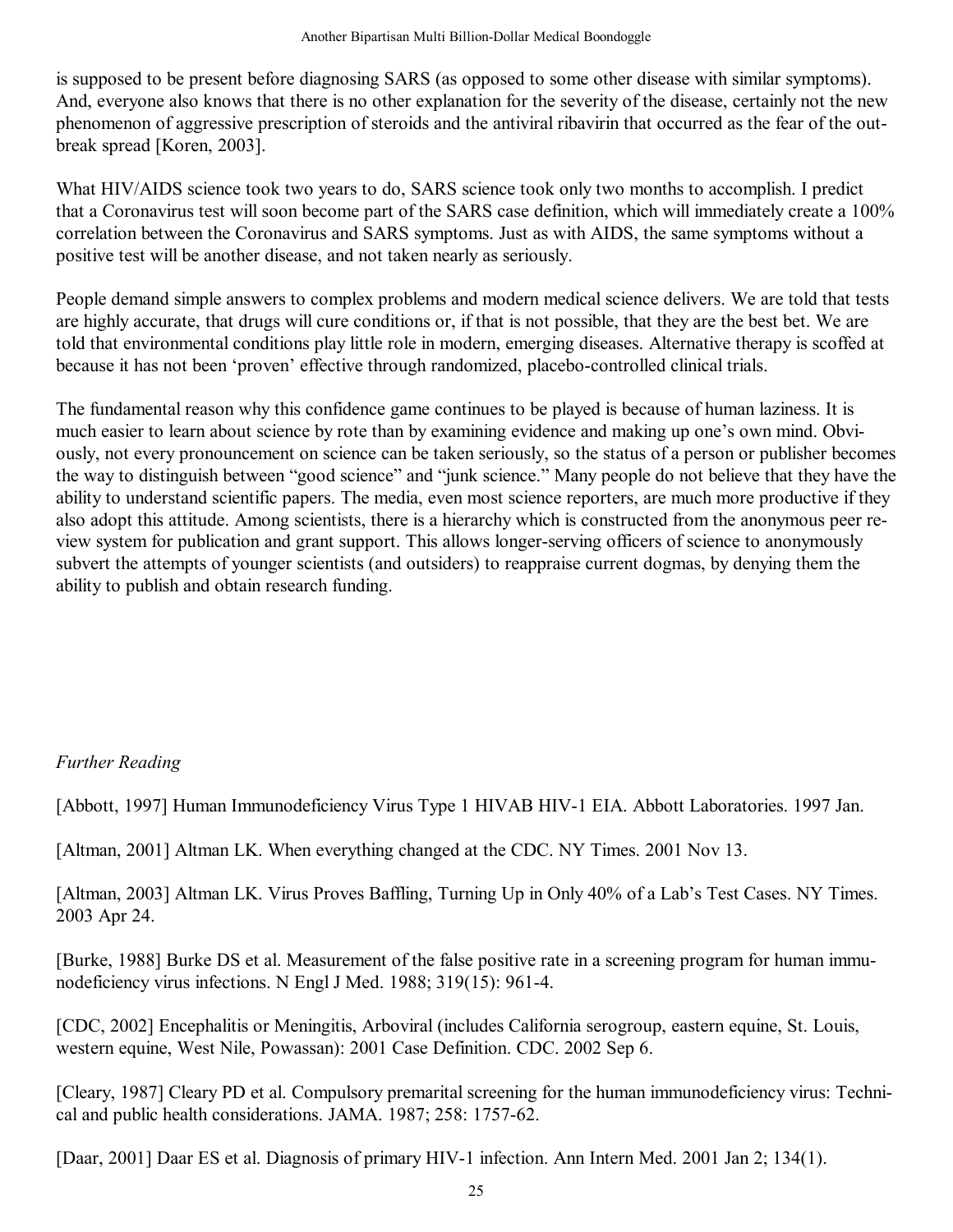[Duesberg, 1996] Duesberg P et al. Inventing the AIDS virus. Regnery. 1996.

[Epstein, 1996] Epstein S. Impure science: AIDS, activism, and the politics of knowledge. University of California Press. 1996.

[Eur Collab, 1991] European Collaborative Study. Children born to women with HIV-1 infection: natural history and risk of transmission. Lancet. 1991; 337: 253-60.

[Gala, 1992] Gala C et al. Risk of deliberate self-harm and factors associated with suicidal behaviour among asymptomatic individuals with human immunodeficiency virus infection. Acta Psychiatr Scand. 1992 Jul; 86(1): 70- 5. Also Serunkuuma R. Living with HIV/AIDS: a personal testimony. AIDS Health Promot Exch. 1994; (3):7. Also Call to explore HIV test and suicide link. Nurs Times. 1994; 90(30):9.

[Glass, 2002] Glass JD et al. Poliomyelitis Due to West Nile Virus. N Engl J Med. 2002 Oct 17.

[Goodman, 2002] Goodman L. The problem with protease. Poz. 2002 Sep; 33-8.

[Imagawa, 1989] Imagawa DT et al. Human immunodeficiency virus type I infection in homosexual men who remain seronegative for prolonged periods. N Engl J Med. 1989 Jun 1; 320(22): 1458-62.

[Koren, 2003] Koren G et al. Ribavirin in the treatment of SARS: A new trick for an old drug? CMAJ. 2003 May 13; 168(10): 1289-92.

[Layon, 1986] Layon J et al. Acquired immunodeficiency syndrome in the United States: a selective review. Crit Care Med. 1986; 14(9): 819-27.

[Leis, 2002] Leis AA et al. A poliomyelitis-like syndrome from West Nile Virus infection. N Engl J Med. 2002 Oct 17.

[McKinney, 1991] McKinney RE et al. A multicenter trial of oral zidovudine in children with advanced human immunodeficiency virus disease. N Engl J Med. 1991 Apr 11; 324(15): 1018-25.

[Meyer, 1987] Meyer KB et al. Screening for HIV: can we afford the false positive rate? N Engl J Med. 1987; 317(4): 238-41.

[Morgan, 2002] Morgan D et al. HIV-1 infection in rural Africa: is there a difference in median time to AIDS and survival compared with that in industrialized countries? AIDS. 2002; 16: 597-603.

[Muñoz, 1995] Muñoz A et al. Long-term survivors with HIV-1 infection; incubation period and longitudinal patterns of CD4+ lymphocytes. J Acquir Immune Defic Syndr. 1995 Apr 15; 8(5): 496-505.

[Papadopulos-Eleopulos, 2003] Papadopulos-Eleopulos E et al. High rates of HIV seropositivity in Africa - alternative explanation. Int J STD AIDS. 2003; 14: 426.

[Petersen, 2002] Petersen LR et al. West Nile virus: a primer for the clinician. Ann Intern Med. 2002 Aug 6; 137(3): 173-9.

[Piatak, 1993] Piatak M Jr et al. High levels of HIV-1 in plasma during all stages of infection determined by competitive PCR. Science. 1993 Mar 19; 259: 1749-54.